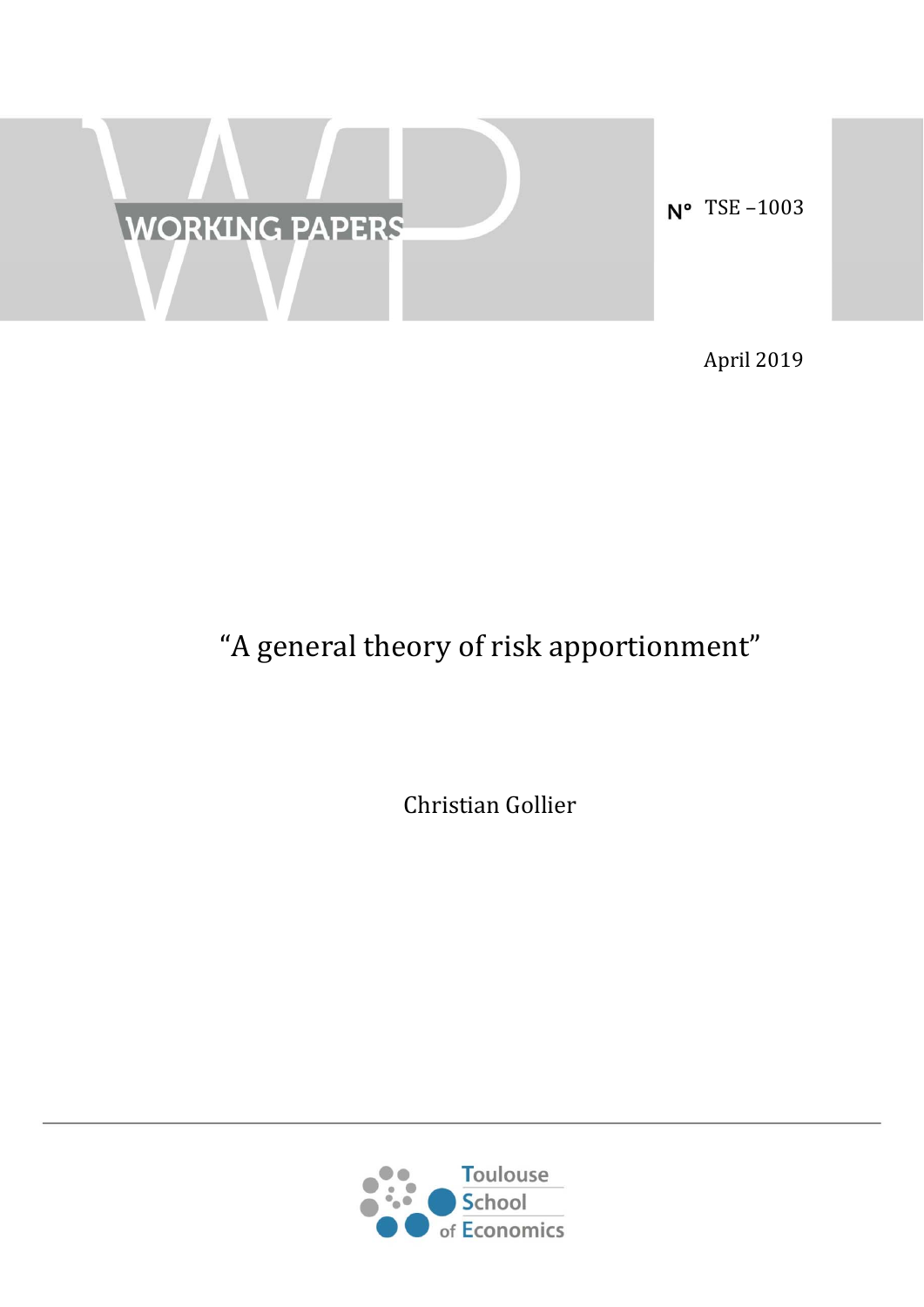# A general theory of risk apportionment

Christian Gollier<sup>∗</sup>

Toulouse School of Economics, University of Toulouse-1 Capitole

March 15, 2019

#### **Abstract**

Suppose that the conditional distributions of  $\tilde{x}$  (resp.  $\tilde{y}$ ) can be ranked according to the *m*-th (resp. *n*-th) risk order. Increasing their statistical concordance increases the  $(m, n)$  degree riskiness of  $(\tilde{x}, \tilde{y})$ , i.e., it reduces expected utility for all bivariate utility functions whose sign of the (*m, n*) cross-derivative is (−1)*<sup>m</sup>*+*n*+1. This means in particular that this increase in concordance of risks induces a  $m + n$  degree risk increase in  $\tilde{x} + \tilde{y}$ . On the basis of these general results, I provide different recursive methods to generate high degrees of univariate and bivariate risk increases. In the reverse-or-translate (resp. reverse-or-spread) univariate procedure, a *m* degree risk increase is either reversed or translated downward (resp. spread) with equal probabilities to generate a  $m + 1$  (resp.  $m + 2$ ) degree risk increase. These results are useful for example in asset pricing theory when the trend and the volatility of consumption growth are stochastic or statistically linked.

*Keywords*: Stochastic dominance, risk orders, prudence, temperance, concordance.

*JEL codes*: D81

<sup>∗</sup>Email: christian.gollier@tse-fr.eu. I want to thank Georges Dionne, Louis Eeckhoudt and Richard Peter for helpful comments. We also thank seminar participants at 45th Conference of the EGRIE at Nuremberg for their comments. The research leading to these results has received funding from the Chairs "Risk Markets and Value Creation" and "Sustainable Finance and Responsible Investments" at TSE.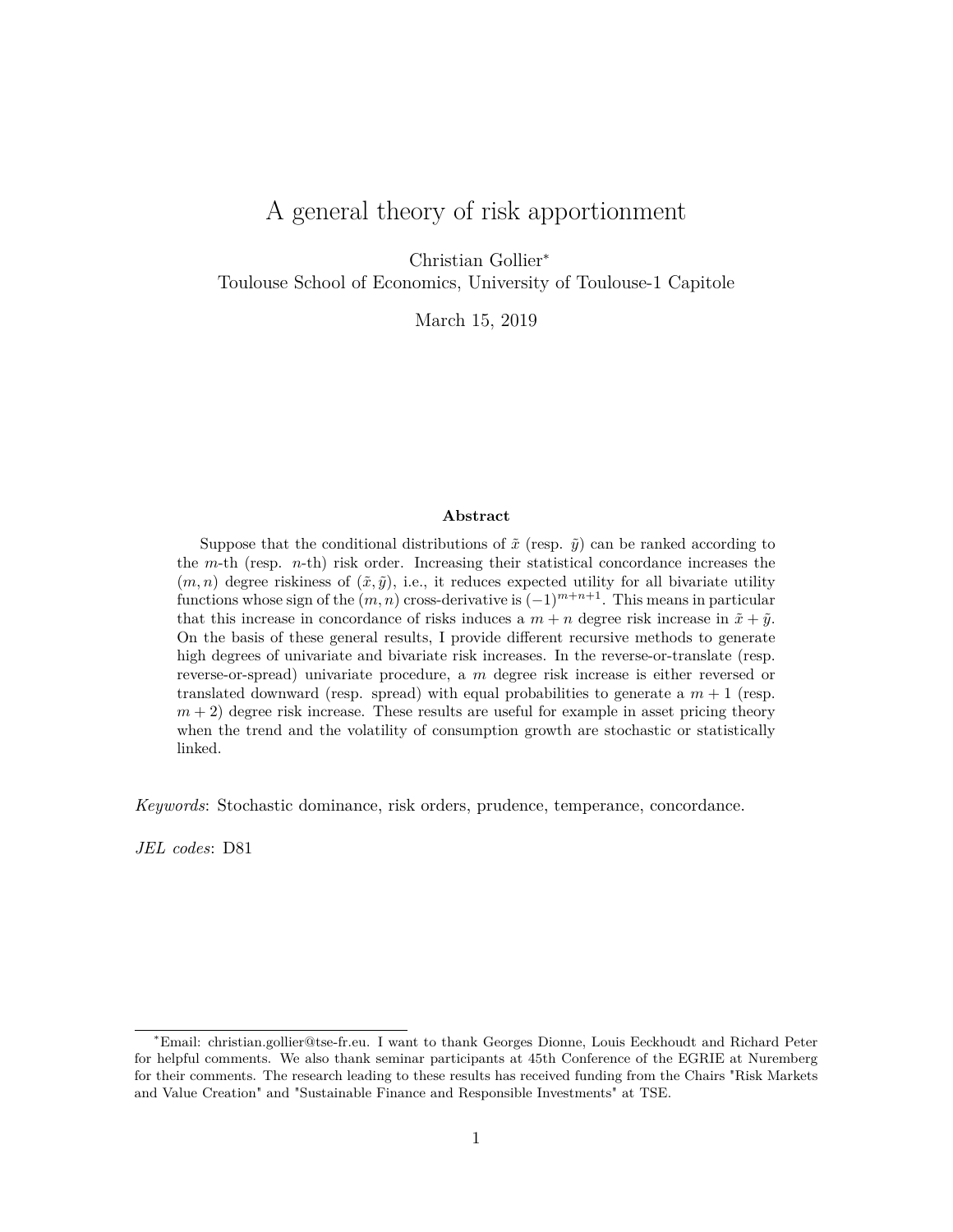### **1 Introduction**

The theory of stochastic dominance has been developed almost five decades ago initially to determine the conditions under which all (risk-averse) individuals dislike a specific change in risk.<sup>1</sup> Rothschild and Stiglitz (1970) have characterized the second-degree risk increase through either an integral condition and a more intuitive approach using the concept of meanpreserving spreads. For any interger *m*, Ekern (1980) has more generally defined the *m*-th degree risk increase as any change in risk that is disliked by any von Neumann-Morgenstern individual whose *m*-th derivative has the same sign as  $(-1)^{m+1}$ . For  $m = 3$  and  $m = 4$ , this corresponds to the notions of prudence and temperance, respectively. Ekern characterizes the *m*-th degree riskiness through an integral condition, but he failed to provide an intuitive approach associated to it. For a long time, economists knew little about the *m*-th degree risk increase beyond its integral condition. A breakthrough came when citeeeckhoudtschlesinger2006 and Eeckhoudt et al. (2009) found a way to decompose a higher-degree risk increase into lower-degree risk increases through a process known as risk apportionment. The risk apportionment approach facilitates intuitive understanding of *m*-th degree risk increases in terms of the well-understood first-degree risk increases (leftward shifts in the probability mass) and/or second-degree risk increases (mean-preserving spreads). To illustrate, suppose that  $\tilde{x}(2)$  is a *m*-th degree risk increase of  $\tilde{x}(1)$ , and  $\tilde{y}(2)$  is a *n*-th degree risk increase of  $\tilde{y}(1)$ , then the 50-50 percent lottery  $[\tilde{x}(1) + \tilde{y}(1), \tilde{x}(2) + \tilde{y}(2)]$  is a  $(m+n)$ -th degree risk increase of the 50-50 percent lottery  $[\tilde{x}(1) + \tilde{y}(2), \tilde{x}(2) + \tilde{y}(1)]$ . In short, when two versions of  $\tilde{x}$  and  $\tilde{y}$  must be combined in two equally likely states, it is always safer to apportion the riskier version of these two lotteries in different states, thereby compounding more risk with less risk. This simple concept of risk apportionment provides an intuitive approach to high orders of risk increases, as did the concept of mean-preserving spreads for second-degree risk increases.

My Theorem 2 in this paper generalizes this result in several directions. It uses the concept of increasing concordance introduced by Tchen (1980). An increase in concordance between two random variables is a change in their joint probability distribution that increases their correlation without changing their marginal distributions. Suppose that the *m*-th degree riskiness of  $\tilde{x}$  and the *n*-th degree riskiness of  $\tilde{y}$  are uncertain. This is modeled by assuming that  $\tilde{x}$  is parametrized by  $\theta$ , and that an increase in  $\theta$  implies a *m*-th degree risk increase of  $\tilde{x}(\theta)$ , which denotes the random variable that is distributed as  $\tilde{x}$  conditional on  $\theta = \theta$ . Similarly, assume that  $\tilde{y}$  is parametrized by  $\eta$ , and that an increase in  $\eta$  implies a *n*-th degree risk increase of  $\tilde{y}(\eta)$ . The uncertainty affecting the riskiness of these two random variables is represented by a joint distribution function for  $(\tilde{\theta}, \tilde{\eta})$ . Our Theorem 2 states that increasing the concordance of this pair of random variables raises the  $(m + n)$ -th degree riskiness of  $\tilde{x} + \tilde{y}$ .

The basic idea conveyed in the recent literature on risk apportionment is that making different harms more statistically concordant deteriorates welfare ex ante. But the result by Eeckhoudt et al. (2009) is a special case of this idea because it is limited to two states for  $(\tilde{\theta}, \tilde{\eta})$ , equal state probabilities and perfect (negative or positive) correlations. In this

<sup>&</sup>lt;sup>1</sup>See for example Hadar and Russell (1969), Hanoch and Levy (1969), Rothschild and Stiglitz (1970), Menezes et al. (1980) and Whitmore (1989).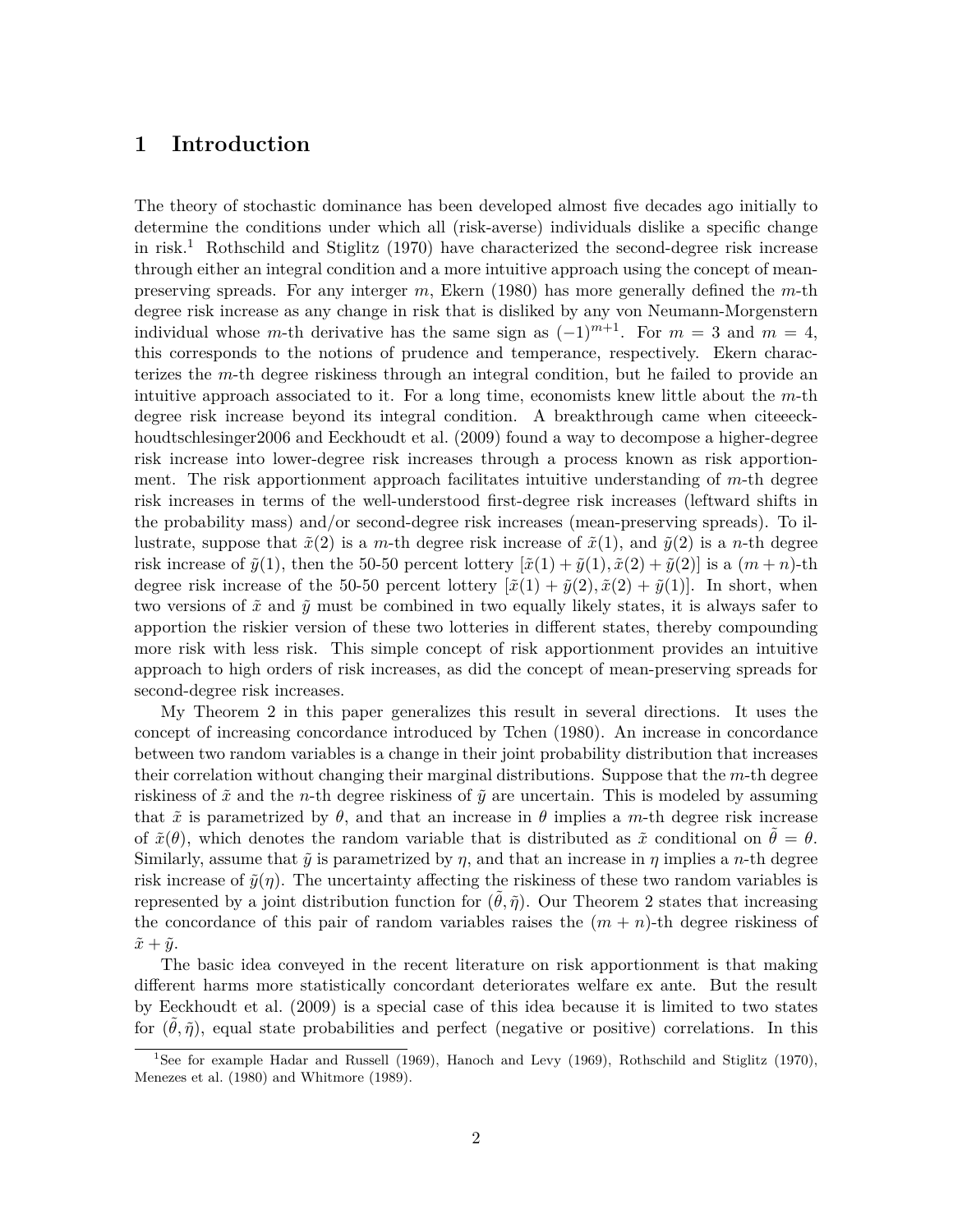paper, I remove these appendages of the existing theory of risk apportionment to empower the initial idea that increasing the concordance in riskiness (rather than harms) deteriorate welfare. This generates more powerful and general results, as shown in my theorems 1 and 2, and in the various applications developed in this paper. I also go one step further in the generalization of the theory by extending it to non-monetary outcomes, in the spirit of Richard (1975), Tchen (1980), Epstein and Tanny (1980), Eeckhoudt et al. (2007) and Meyer and Strulovici (2013).<sup>2</sup>

Generalizing a theory has costs and benefits. The main cost is to make the result more complex and therefore potentially less intuitive. The impressive success of Eeckhoudt and Schlesinger (2006) comes precisely from the simplicity and elegance of their analysis, that is yet strong enough to yield the expected utility equivalence result. I preserve this elegance by exhibiting different recursive methods to build high order risk increases. However, one must recognize at the same time that the restrictive assumptions mentioned in this introduction have limited their applicability to other fields. More than ten years after the first publications of this new theory, researchers in finance and macroeconomics still fail to take notice of it. This paper offers an attempt to break this standoff.

The asset pricing literature on long run risks pioneered by Bansal and Yaron (2004) provides an interesting field of applications for the decision-theoretic results presented in this paper. For example, as is well-known, the persistence to the shocks affecting the trend of consumption growth magnifies the long run risk, and is an illustration of the fact that increasing the concordance between two first degree risks raises the second degree risk of their sum. A less well understood phenomenon emerges when persistent shocks to the volatility of growth are introduced, which helps solving the equity premium puzzle. In fact, this is an illustration of the result that introducing positive concordance to two second degree risks increases the fourth degree riskiness of their sum. As already shown by Gollier (2018), a positive serial correlation in volatility raises the equity premium only if the representative agent is temperant, i.e., has a utility function whose fourth derivative is negative. Following Tinang (2017), we can also examine the case of introducing a negative concordance between the trend and the volatility of consumption growth, which can be shown to yield third degree risk increase of future consumption.<sup>3</sup> In another direction, this new literature on high degree risk orders has been useful to determine the impact of a change in risk on optimal decisions such as saving, portfolio, insurance and self-protection choices.<sup>4</sup>

These results provide a simple iterative procedure to test for the sign of any derivative of the utility function. For example, a  $(m + 1)$ -th degree risk increase can be obtained from a *m*-th degree risk increase though a simple "reverse-or-translate" randomized actions: with probability 0.5, one reverses it, and with probability 0.5, one translates it to smaller wealth levels. This is an application of Theorem 2 with  $n = 1$ , where the first degree risk increase on  $\tilde{y}$  takes the form of a sure reduction of wealth. For example, as shown by Chiu (2005)

<sup>2</sup>See also Atkinson and Bourguignon (1982) and Moyes (2012) for a definition of concordance in social choice theory. As is well-known, there is an equivalence between the concepts of stochastic dominance and of inequality measures when the social welfare function is utilitarian, so that our results can easily be translated into that field of applications.

<sup>3</sup>There are a few papers which build a bridge between high degrees of risk increase and asset prices. For example, Jokung (2013) gives sufficient conditions for a *m*-th degree risk increase in aggregate consumption to reduce the price of equity at equilibrium in a Lucas economy.

<sup>4</sup>See for example Denuit et al. (2011), Jouini et al. (2013), Denuit et al. (2013), Liu (2014) and Nocetti (2016).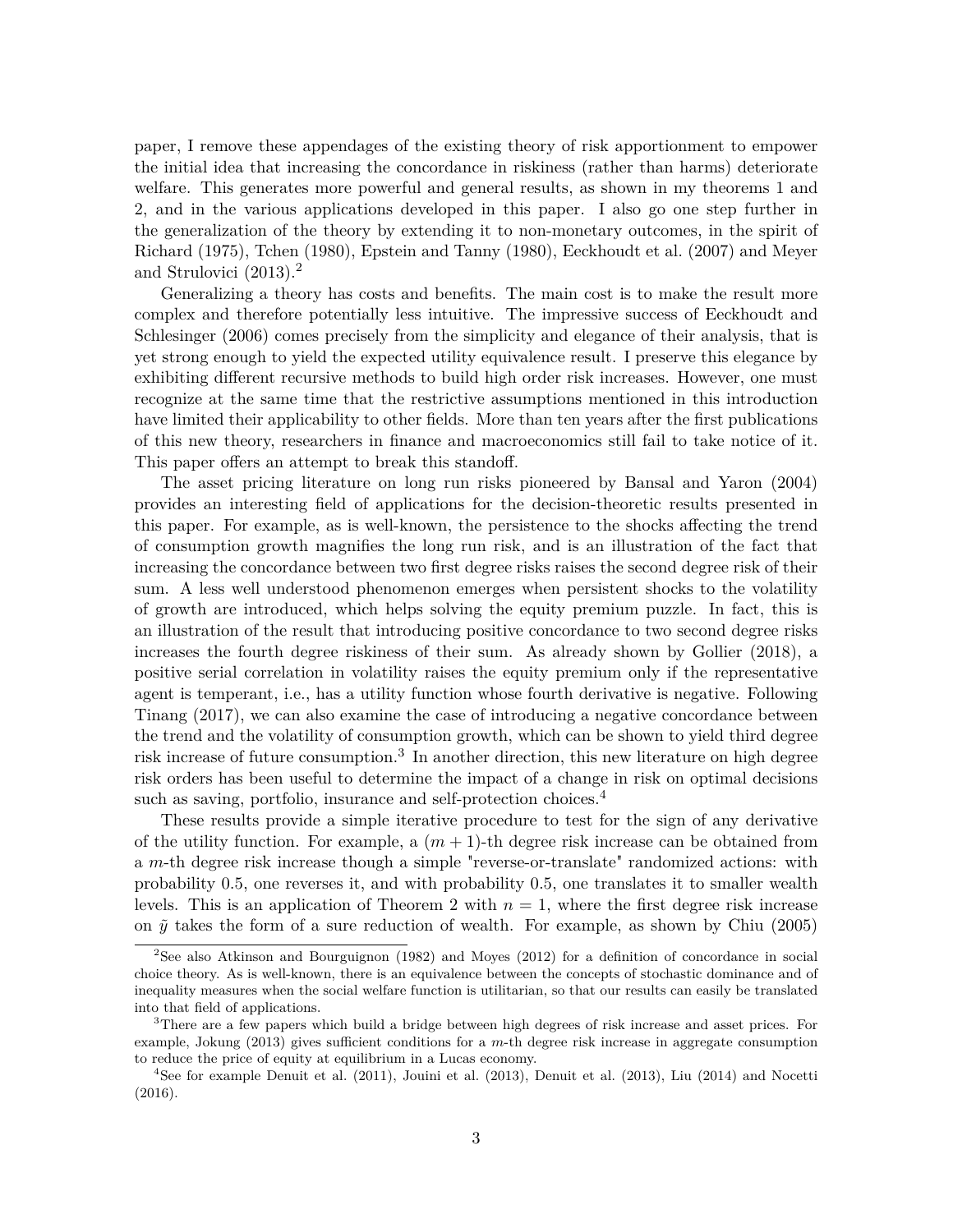in case  $m = 1$ , a simple mean-preserving spread can be obtained by a "reverse-or-translate" procedure that randomizes a simple first-degree risk reduction at some wealth level (i.e. an upward transfer of probability mass) with the symmetric first-degree risk increase at some lower wealth level. Using this second-degree risk increase as the new basic ingredient, a third-degree risk increase can be obtained from a new "reverse-or-translate" randomization of its reversal at some wealth level and of its implementation at some lower level. This recursive method is not new, but it has been obscured in the literature by a misleading terminology. In Eeckhoudt and Schlesinger (2006) and Eeckhoudt et al. (2009) for example, the qualifier "good" or "bad" was used to describe the *m*-th change in risk, a terminology that requires knowing the sign of the *m*-th derivative of the utility function. This means that the recursive method required knowing the sign of all derivatives up to  $m + 1$  to generate a meaningful result. In reality, Theorem 2 shows that one should replace the qualifier "good or "bad" by "safer" or "riskier" in the sense of the *i*-th order, a solution that abstains us from restricting the sign of the successive derivatives of the utility function to perform the recursive method described here. In short, high orders of risk aversion are about a preference for the disaggregation of risks, not about the disaggregation of bads.<sup>5</sup>

Theorem 2 can also be applied recursively with  $n = 2$ , thereby allowing to generate all odd (starting with  $m = 1$ ) and even (starting with  $m = 2$ ) orders of risk. It uses a randomization procedure that I call "reverse-or-spread" that randomizes between a reversal of a risk increase and its spread. For example, a fourth-degree risk increase can be obtained from a second-degree risk increase through a "reverse-or-spread" procedure that randomizes between its reversal at some wealth level and its spread around that wealth. We illustrate the randomized reverse-or-spread procedure in Table 1, starting from the bottom with a mean-preserving spread that transfers a probability mass  $p$  from outcome 0 to outcome  $-1$ and +1 in a symmetric way. I build a fourth degree risk increase by combining a reversal and a spread of this second degree risk increase. With probability  $1/2$ , this spread is reversed, which leads to a transfer of probability mass described in row "reverse" of  $m = 4$ . With probability 1/2, the initial mean-preserving spread is spread, with a probability 1/2 to be translated by 1 to the left, and with probability 1/2 to be translated by 1 to the right. This leads to a transfer of probability mass described in row "spread" of *m* = 4. The net transfer of probability mass is described in row "total", which describes a fourth degree risk increase. The iteration to  $m = 6$  is also described in this table. As an illustration, this implies that lottery (−3*,* 1*/*32; −1*,* 15*/*32; +1*,* 15*/*32; +3*,* 1*/*32) is sixth-degree riskier than lottery (−2*,* 3*/*16; 0*,* 10*/*16; +2*,* 3*/*16).

 ${}^{5}$ For a discussion, see Crainich et al. (2013), Ebert (2013) and Ebert et al. (2019).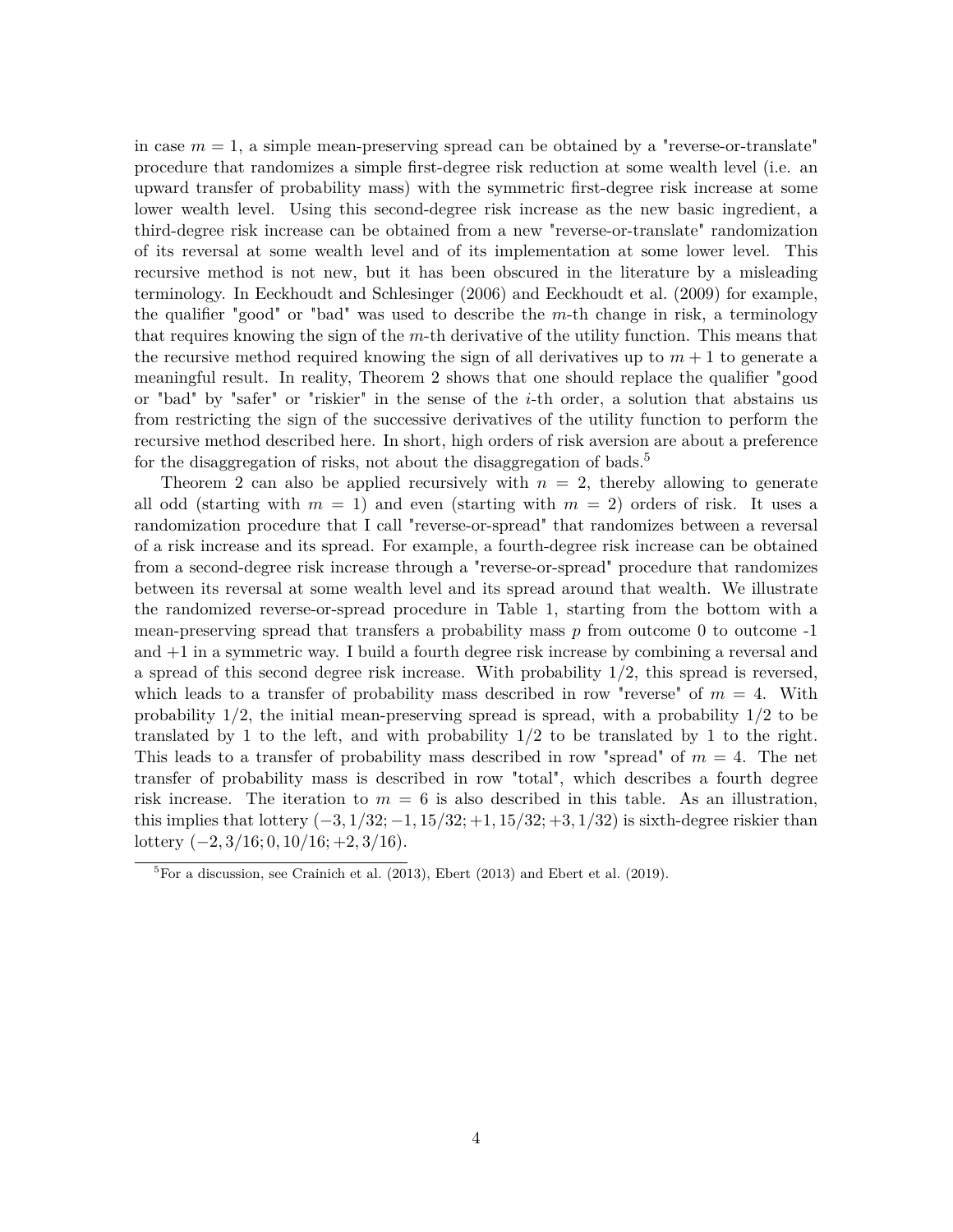| outcome |          | -3   | $-2$     |              |            | $+1$         | $+2$     | $+3$ |
|---------|----------|------|----------|--------------|------------|--------------|----------|------|
| $m=6$   | total    | p/32 | $-3p/16$ | 15p/32       | $-10p/16$  | 15p/32       | $-3p/16$ | p/32 |
|         | spread   | p/32 | $-p/8$   | $3p/16+p/32$ | $-p/8-p/8$ | $p/32+3p/16$ | $-p/8$   | p/32 |
|         | reversal |      | $-p/16$  | p/4          | $-3p/8$    | p/4          | $-p/16$  |      |
| $m=4$   | total    |      | p/8      | $-p/2$       | 3p/4       | $-p/2$       | p/8      |      |
|         | spread   |      | p/8      | $-p/4$       | $p/8+p/8$  | $-p/4$       | p/8      |      |
|         | reversal |      |          | $-p/4$       | p/2        | $-p/4$       |          |      |
| $m=2$   | total    |      |          | p/2          | $-D$       | p/2          |          |      |

Table 1: Example of *m*-th degree risk increases for  $m \in \{2, 4, 6\}$  using the randomized reverse-or-spread procedure.

In Section 2, I summarize the basic concepts and properties of m-th degree risk orders and of comparative concordance. Section 3 is devoted to the derivation of the basic results of the paper. In Section 4, I describe some new applications of Theorem 2 in the Gaussian world. Based on these results, sections 5 and 6 are devoted to the development of recursive procedures to construct high orders of risk increases, respectively in the univariate and bivariate cases.

### **2 Preliminaries**

In this paper, we combine two classical tools from stochastic dominance theory: m-th degree increases in risk, and statistical concordance. Let us first define a m-th degree risk increase. Consider a pair  $(\tilde{x}_1, \tilde{x}_2)$  of random variables characterized by cumulative distribution functions  $(F_1, F_2)$  whose support is in  $[a, b]$ . To any cdf  $F_i$ , we can associate a family of functions  $(F_i^1, F_i^2, F_i^3, \ldots)$  that are defined recursively as follows:  $F_i^1 \equiv F_i$  and  $\forall x \in [a, b]$ ,  $\forall k \in \mathbb{N}_0$ :

$$
F_i^{k+1}(x) = \int_a^x F_i^k(t)dt.
$$
 (1)

The following proposition, in which  $v^{(m)}$  denotes the m-th order derivative of *v*, is due to Ekern (1980).

**Proposition 1.** *(Ekern (1980)) Consider any integer*  $m \in \mathbb{N}_0$ . The following statements are *two equivalent definitions of*  $\tilde{x}_2$  *being m-th degree riskier than*  $\tilde{x}_1$ *, i.e.,*  $\tilde{x}_2 \succeq_m \tilde{x}_1$ *:* 

• The cdfs of  $\tilde{x}_1$  and  $\tilde{x}_2$  satisfy the following integral conditions:

$$
F_2^k(b) = F_1^k(b) \quad \text{for } k = 1, 2, ..., m,
$$
 (2)

$$
F_2^m(x) \ge F_1^m(x) \quad \forall x \in [a, b]. \tag{3}
$$

• For any real-valued function *v* such that the sign of  $v^{(m)}$  is  $(-1)^{m+1}$ , we have that  $Ev(\tilde{x}_2)$  *is smaller than*  $Ev(\tilde{x}_1)$ *.* 

Equation (2) means that the first  $m-1$  moments of  $\tilde{x}_1$  and  $\tilde{x}_2$  are equal, whereas equation (3) implies that the m-th moment of  $\tilde{x}_2$  is larger (smaller) than the m-th moment of  $\tilde{x}_1$  if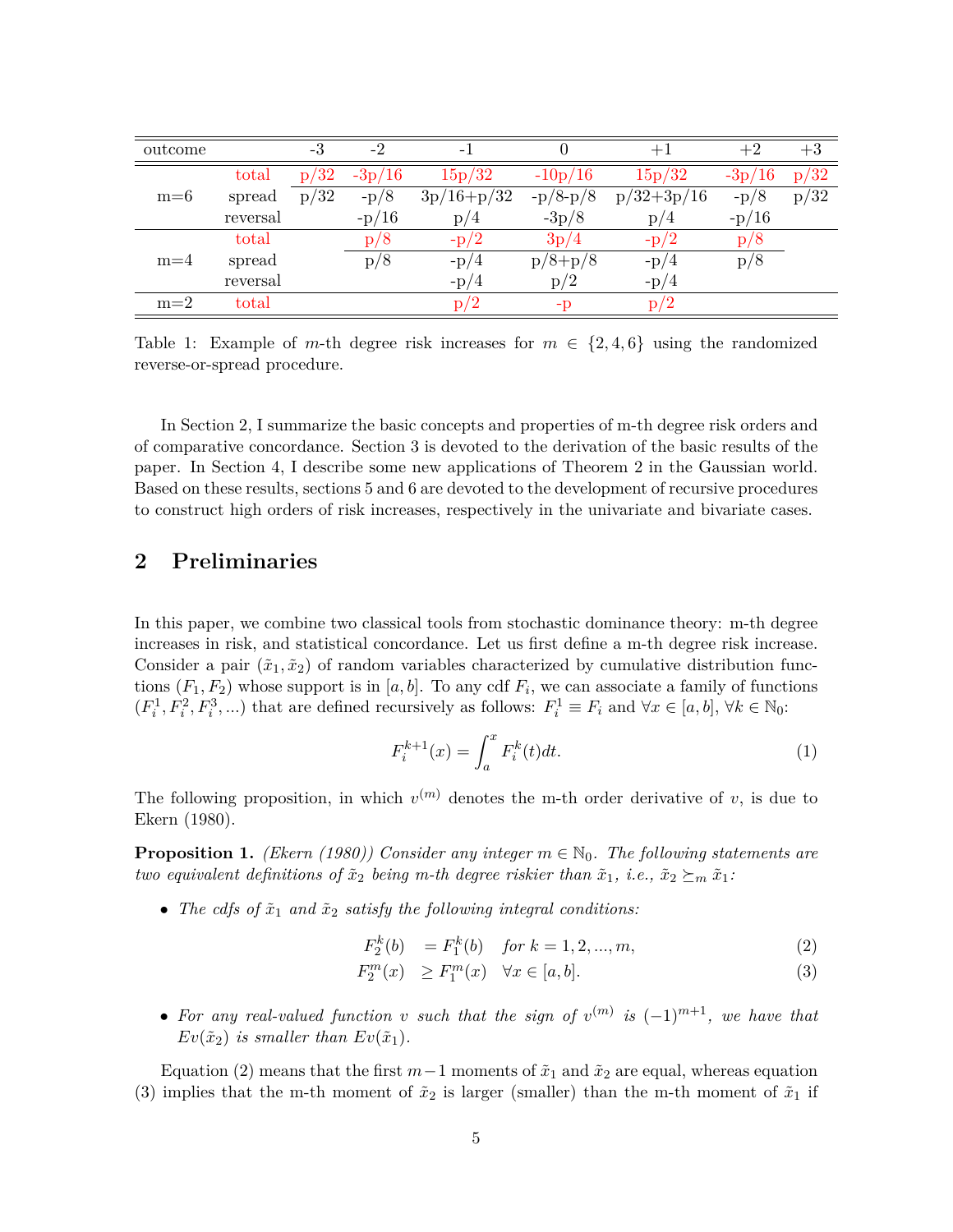*m* is even (odd). In fact, the change in the expectation of *v* is obtained by *m* successive integrations by parts which yields the following property, assuming (2):

$$
Ev(\tilde{x}_2) - Ev(\tilde{x}_1) = \int_a^b (-1)^m v^{(m)}(t) \left[ F_2^m(t) - F_1^m(t) \right] dt.
$$
 (4)

The equivalence proposition above is the direct consequence of property (4). We say that the individual is *m*-th degree risk-averse if the *m*-th derivative of her utility function has the same sign as  $(-1)^{m+1}$ . Under this terminology, second, third and fourth degrees risk aversion correspond respectively to risk aversion, prudence and temperance. Therefore, the above proposition states that any m-th degree increase in risk is disliked by all *m*-th degree risk-averters.

We now turn to the analysis of stochastic dominance in the bivariate case. Suppose that the decision-maker extracts utility  $u : \mathbb{R}^2 \to \mathbb{R}$  from the consumption of two goods. Ex ante, her expected utility is measured by  $Eu(\tilde{x}, \tilde{y})$ , where  $(\tilde{x}, \tilde{y})$  is the pair of random variables measuring the consumption level of the two goods ex post. By extension of the definition of the univariate notion of  $m$ -th degree risk increase, we define the bivariate notion of  $(m, n)$ degree risk increase as follows.<sup>6</sup>

**Definition 1.** *Consider a pair*  $(m, n) \in \mathbb{N}^2 \setminus \{(0, 0)\}\$ . A change in the joint distribution *of*  $(\tilde{x}, \tilde{y})$  *is said to be a*  $(m, n)$  *degree risk increase if and only if it reduces the expectation of*  $u(\tilde{x}, \tilde{y})$  *for any function*  $u : \mathbb{R}^2 \to \mathbb{R}$  whose  $(m, n)$  *cross-derivative has the same sign as*  $(-1)^{m+n+1}$ .

Obviously, by the law of iterated expectations, the bivariate (*m,* 0) degree risk increase is obtained when, for all  $y, \tilde{x} \mid y$  undergoes a univariate *m*-th degree risk increase characterized by Proposition 1.

A well-known family of bivariate risk increases introduced in economics by de Finetti (1952), Epstein and Tanny (1980), Tchen (1980) and Atkinson and Bourguignon (1982) corresponds to (1*,* 1) degree risk increases. For a reason that will be apparent in the next section, let us examine the impact of the change in the joint distribution of  $(\tilde{\theta}, \tilde{\eta})$  on  $E_g(\tilde{\theta}, \tilde{\eta})$ , where  $g$  is a bivariate real-valued function. Let  $H_1$  and  $H_2$  represent respectively the initial and final joint probability distribution of  $(\tilde{\theta}, \tilde{\eta})$ . The following proposition has been independently demonstrated by Tchen (1980), Epstein and Tanny (1980) and Atkinson and Bourguignon (1982). It characterizes the (1*,* 1) degree risk increase through an integral condition that is similar in spirit to what has been presented in Proposition 1 for  $(m, 0)$  degree risk increases.

**Proposition 2.** *(Tchen (1980), Epstein and Tanny (1980)) Let H<sup>i</sup> denote a joint cdf for the pair of random variables*  $(\tilde{\theta}_i, \tilde{\eta}_i)$ ,  $i = 1, 2$ . We have that  $(\tilde{\theta}_2, \tilde{\eta}_2)$  *is*  $(1, 1)$  *degree riskier, i.e., is "more concordant", than*  $(\tilde{\theta}_1, \tilde{\eta}_1)$  *if and only if*  $H_1$  *and*  $H_2$  *have the same marginal distributions and*  $H_2(\theta, \eta)$  *is larger than*  $H_1(\theta, \eta)$  *for all*  $(\theta, \eta) \in \mathbb{R}^2$ *.* 

From Definition 1, if the two consumption goods *θ* and *η* are substitutes in the sense that the cross-derivative of the utility function  $q(\theta, \eta)$  is negative, then consumers dislike any (1,1)

<sup>&</sup>lt;sup>6</sup>We use the standard terminology in which the  $(m, 0)$  cross-derivative of a function is just the *m*-th partial derivative of this function with respect to its first argument, with a symmetric terminology for its second argument.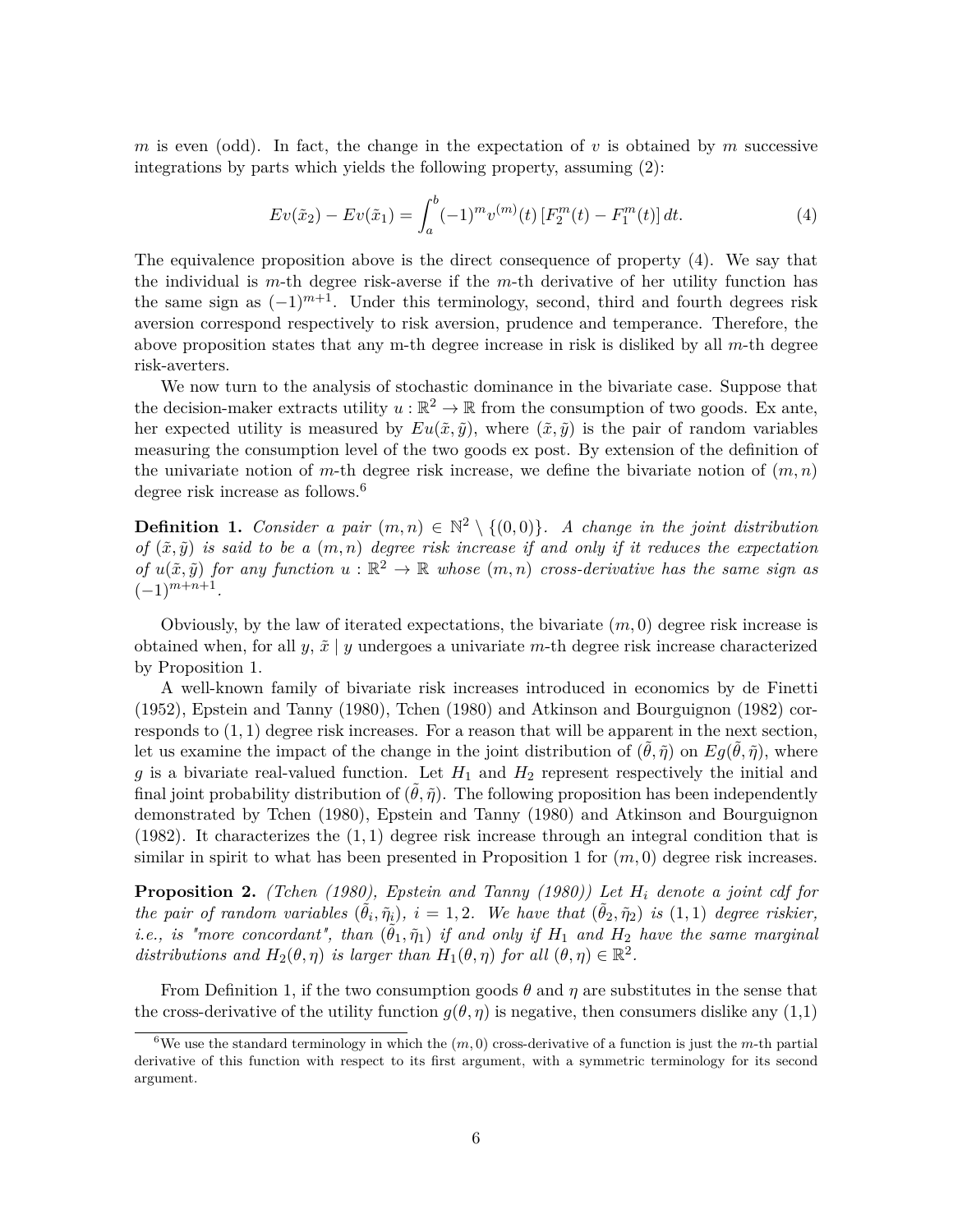

Figure 1: A simple increase in concordance between  $\tilde{\theta}$  and  $\tilde{\eta}$  expressed as two symmetric transfers of probability mass in the support of this pair of random variables.

risk increase of  $(\tilde{\theta}, \tilde{\eta})$ . Proposition 2 is a direct consequence of the following property that holds when  $H_1$  and  $H_2$  exhibit the same marginal distributions:

$$
Eg(\tilde{\theta}_2, \tilde{\eta}_2) - Eg(\tilde{\theta}_1, \tilde{\eta}_1) = \iint \frac{\partial^2 g}{\partial \theta \partial \eta}(\theta, \eta) \left[ H_2(\theta, \eta) - H_1(\theta, \eta) \right] d\theta d\eta.
$$
 (5)

Because it will play a critical role in this paper, we will follow the terminology of Tchen  $(1980)$  to refer to a  $(1,1)$  degree risk increase as "more concordance". This terminology is based on the following observation made by Tchen (1980) and Epstein and Tanny (1980): Any increase in concordance between  $\theta$  and  $\tilde{\eta}$  can be constructed by a sequence of elementary marginal-preserving transfers of probability masses described in Figure 1. Such a change in risk combines a first degree risk reduction of  $\hat{\theta}$  | *η* for some *η*, and the reversed first degree risk increase of  $\tilde{\theta}$  |  $\eta'$  at a larger  $\eta'$ . It undoubtedly raises the statistical correlation of the pair of random variables. Moreover, we see that such an elementary change in the joint risk distribution reduces the expectation of  $g(\tilde{\theta}, \tilde{\eta})$  only if

$$
\theta' > \theta \text{ and } \eta' > \eta \quad \Rightarrow \quad g(\theta', \eta') - g(\theta', \eta) \le g(\theta, \eta') - g(\theta, \eta). \tag{6}
$$

This condition holds if and only if *g* is submodular, i.e., iff its cross-derivative is non-positive. This confirms that such a change in the bivariate distribution is an example of (1*,* 1) degree risk increase. By definition if two random variables are independent, their degree of concordance is normalized to zero. Two random variables exhibit positive (negative) concordance when they are more (less) concordant than between the equivalent pair of independent random variables with the same marginals.

### **3 The main result**

Consider an individual whose welfare ex ante is represented by a von Neumann-Morgenstern utility function  $u : [a, b]^2 \subset \mathbb{R}^2 \to \mathbb{R}$  with two goods whose quantity consumed ex post is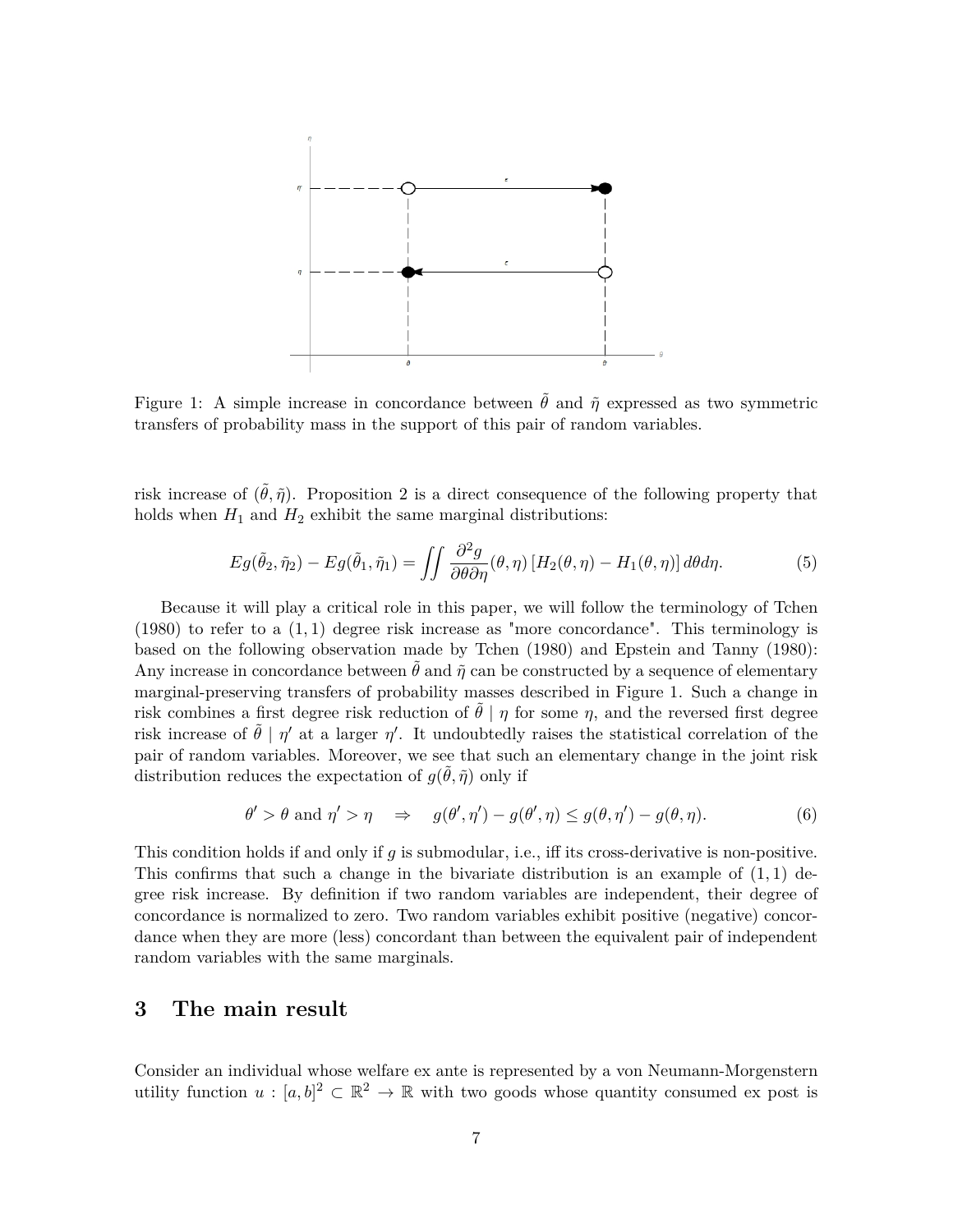measured by x and y, respectively. Ex ante, the uncertainty is quantified by a pair  $(\tilde{x}, \tilde{y})$ of random variables. They are statistically related in the following sense. Suppose that  $\tilde{x}$  is related to random variable  $\tilde{\theta}$  whose support is in  $S_{\theta} \subset \mathbb{R}$ . Suppose also that  $\tilde{x}(\theta) = \tilde{x} \mid \theta$  can be ranked according to the m-th risk order. More precisely, suppose that for all  $(\theta, \theta') \in S^2_{\theta}$ ,

$$
\theta' > \theta \quad \Rightarrow \quad \tilde{x}(\theta') \succeq_m \tilde{x}(\theta). \tag{7}
$$

A larger  $\theta$  implies a m-th degree risk increase in  $\tilde{x} \mid \theta$ . Symmetrically, we assume that  $\tilde{y}$  is related to random variable  $\tilde{\eta}$  whose support is in  $S_{\eta} \subset \mathbb{R}$ . Suppose also that  $\tilde{y}(\eta) = \tilde{y} | \eta$  can be ranked according to the n-th risk order: For all  $(\eta, \eta') \in S^2_{\eta}$ ,

$$
\eta' > \eta \quad \Rightarrow \quad \tilde{y}(\eta') \succeq_n \tilde{y}(\eta). \tag{8}
$$

A larger *η* implies a n-th degree risk increase in  $\tilde{y} \mid \eta$ . Conditional to  $(\theta, \eta)$ , the expected utility is equal to

$$
G(\theta, \eta) = Eu(\tilde{x}(\theta), \tilde{y}(\eta)).
$$
\n(9)

In parallel to the existing literature on risk apportionment, I assume that the statistical dependence in  $(\tilde{x}, \tilde{y})$  exists only through the dependence in  $(\tilde{\theta}, \tilde{\eta})$ . Technically, this means that  $\tilde{x}(\theta)$  and  $\tilde{y}(\eta)$  are independent for all  $(\theta, \eta)$  in  $S_{\theta} \times S_{\eta}$ .<sup>7</sup> We are interested in determining the impact of the concordance in  $(\tilde{\theta}, \tilde{\eta})$  on the unconditional expected utility  $Eu(\tilde{x}, \tilde{y})$ . This is a generalization of the risk apportionment problem initially raised by Eeckhoudt and Schlesinger (2006) in its simplest representation. They intuited that individuals should prefer to apportion relatively good risks with relatively bad risks rather than to apportion them in the opposite way. Eeckhoudt et al. (2009) examined a special case of our framework in which there are only two states that are equally likely, where  $(\tilde{\theta}, \tilde{\eta})$  are either perfectly positively or negatively correlated, and where *u* is additive.

Suppose that  $(\tilde{\theta}_2, \tilde{\eta}_2)$  has more concordance than  $(\tilde{\theta}_1, \tilde{\eta}_1)$ . Observe that this increase in concordance in  $(\tilde{\theta}, \tilde{\eta})$  has no effect on their marginal distribution, and therefore no effect on the marginal distributions of  $\tilde{x}$  and  $\tilde{y}$ . Let us measure the increase in expected utility generated by this increase in concordance by  $\Delta U$ :

$$
\Delta U = Eu(\tilde{x}(\tilde{\theta}_2), \tilde{y}(\tilde{\eta}_2)) - Eu(\tilde{x}(\tilde{\theta}_1), \tilde{y}(\tilde{\eta}_1))
$$
  
= 
$$
EG(\tilde{\theta}_2, \tilde{\eta}_2) - EG(\tilde{\theta}_1, \tilde{\eta}_1).
$$
 (10)

By definition 1 or Tchen (1980), we know that any increase in concordance yields a negative  $\Delta U$  if and only if *G* is submodular, i.e., if and only if condition (6) holds for all  $(\theta, \eta)$  and  $(\theta', \eta')$  belonging to  $S_{\theta} \times S_{\eta}$ . Now, remember that  $\tilde{y}(\eta')$  is n-th degree riskier than  $\tilde{y}(\eta)$ . This implies that we can apply property (4) to both sides of inequality (6) to rewrite it as follows:

$$
\int_{a}^{b} (-1)^{n} \left\{ E\left[\frac{\partial^{n}}{\partial y^{n}} u(\tilde{x}(\theta', y))\right] - E\left[\frac{\partial^{n}}{\partial y^{n}} u(\tilde{x}(\theta), y)\right] \right\} \left[F_{y, \eta'}^{n}(y) - F_{y, \eta}^{n}(y)\right] dy \le 0, \quad (11)
$$

<sup>&</sup>lt;sup>7</sup>In other words, for any  $(\theta, \eta)$ ,  $\tilde{x}$  and  $\tilde{y}$  conditional to  $(\theta, \eta)$  are statistically independent. The simplest example (with  $m = n = 1$ ) is a pair  $\tilde{x}(\theta) = \theta + \tilde{x}$  and  $\tilde{y}(\eta) = \eta + \tilde{y}$  in which  $\tilde{x}$  and  $\tilde{y}$  are independent. Our modeling provides the most general formulation that allows to define the notion of increasing concordance in the degrees of riskiness of two random variables.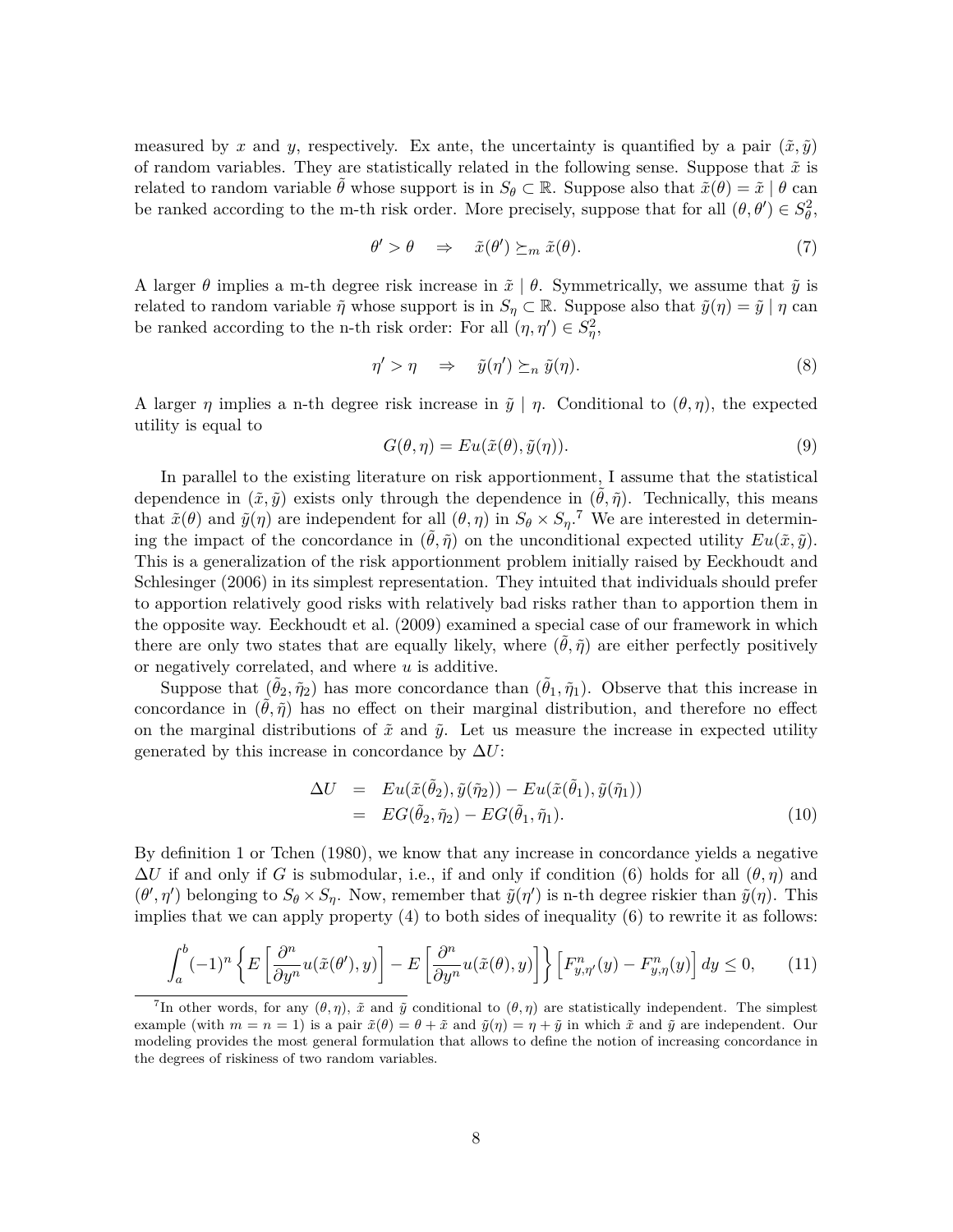where  $F_{y,\eta}$  is the cdf of random variable  $\tilde{y}(\eta)$ . But remember also that  $\tilde{x}(\theta')$  is m-th degree riskier than  $\tilde{x}(\theta)$ . Using property (4) again, the above inequality can be rewritten as

$$
\iint_{[a,b]^2} (-1)^{m+n} \frac{\partial^{m+n}}{\partial x^m \partial y^n} u(x,y) \left[ F^m_{x,\theta'}(x) - F^m_{x,\theta}(x) \right] \left[ F^n_{y,\eta'}(y) - F^n_{y,\eta}(y) \right] dx dy \le 0. \tag{12}
$$

Observe that both bracketed terms in the integrand of the above inequality are uniformly non-negative. This implies that the above condition is satisfied if and only if the sign of the  $(m,n)$  cross-derivative of *u* is  $(-1)^{m+n+1}$ . To sum up,  $\Delta U$  is negative if and only if *G* is submodular, which is in turn true if and only if the sign of the (m,n) cross-derivative of *u* is  $(-1)^{m+n+1}$ . This result is summarized in the following theorem.

**Theorem 1.** *Suppose that*  $\theta$  *is an index of*  $m$ *-th degree riskiness of*  $\tilde{x}(\theta)$ *, and that*  $\eta$  *is an index of n-th degree riskiness of*  $\tilde{y}(\eta)$ . The following two statements are equivalent:

- *1.*  $(\tilde{x}(\tilde{\theta}_1), \tilde{y}(\tilde{\eta}_1));$  *is*  $(m, n)$  *degree riskier than*  $(\tilde{x}(\tilde{\theta}_1), \tilde{y}(\tilde{\eta}_1));$
- 2.  $(\tilde{\theta}_2, \tilde{\eta}_2)$  *is more concordant than*  $(\tilde{\theta}_1, \tilde{\eta}_1)$ *.*

In other words, increasing the concordance between the m-th degree riskiness of  $\tilde{x}$  and the n-th degree riskiness of  $\tilde{y}$  reduces the expectation of  $u(\tilde{x}, \tilde{y})$  if and only if the  $(m, n)$ cross-derivative of *u* has the same sign as  $(-1)^{m+n+1}$ . This new result lies at the intersection between the recent developments on risk apportionment and the older literature on statistical concordance. In fact, if we take  $\tilde{x}(\theta)$  and  $\tilde{y}(\eta)$  to be degenerated at respectively  $\theta$  and  $\eta$  for all  $(\theta, \eta)$  in  $[a, b]^2$ , our Theorem 1 is equivalent to the result by Richard (1975), Tchen (1980), Epstein and Tanny (1980) and Atkinson and Bourguignon (1982) that is summarized in Proposition 2 above.

In the special case Cobb-Douglas utility functions, this theorem demonstrates that these changes in risk have an unambiguous impact on the co-moments of  $(\tilde{x}, \tilde{y})$ . Another important special case corresponds to the context in which  $u(x, y)$  is a function *U* of  $x + y$ . In that case, the  $(m,n)$  cross-derivative of *u* is just the  $(m+n)$ -th derivative of *U*. The following theorem is then a direct consequence of Proposition 1 and Theorem 1.

**Theorem 2.** Increasing the concordance between the m-th degree riskiness of  $\tilde{x}$  and the n-th *degree riskiness of*  $\tilde{y}$  *increases the*  $(m+n)$ -th degree riskiness of  $\tilde{x} + \tilde{y}$ *.* 

Therefore, increasing the concordance between the m-th degree riskiness of  $\tilde{x}$  and the n-th degree riskiness of  $\tilde{y}$  does not affect the moments of  $\tilde{x} + \tilde{y}$  up to the  $m + n - 1$  moment. It raises (reduces) the  $m + n$  moment if  $m + n$  is even (odd). In the remainder of this paper, we first examine the application of this univariate case.

### **4 Illustrations in the Gaussian world**

Let us illustrate Theorem 2 by three examples in which  $\tilde{x}$  and  $\tilde{y}$  are conditionally normal. Suppose first that  $\tilde{x}(\theta)$  is  $N(\theta, \sigma_x^2)$  and  $\tilde{y}(\eta)$  is  $N(\eta, \sigma_y^2)$ . This implies that the set  $\{\tilde{x}(\theta) | \theta \in S_{\theta}\}\$ can be ranked under FSD, and the same property also holds for  $\tilde{y}$ . Suppose also that  $(\tilde{\theta}, \tilde{\eta})$  is jointly normally distributed with mean 0, with  $Var(\tilde{\theta}) = Var(\tilde{\eta}) = \sigma_{\theta}^2$ , and with a correlation coefficient  $\rho$ . As is well-known, an increase in  $\rho$  yields an increase in concordance between  $\theta$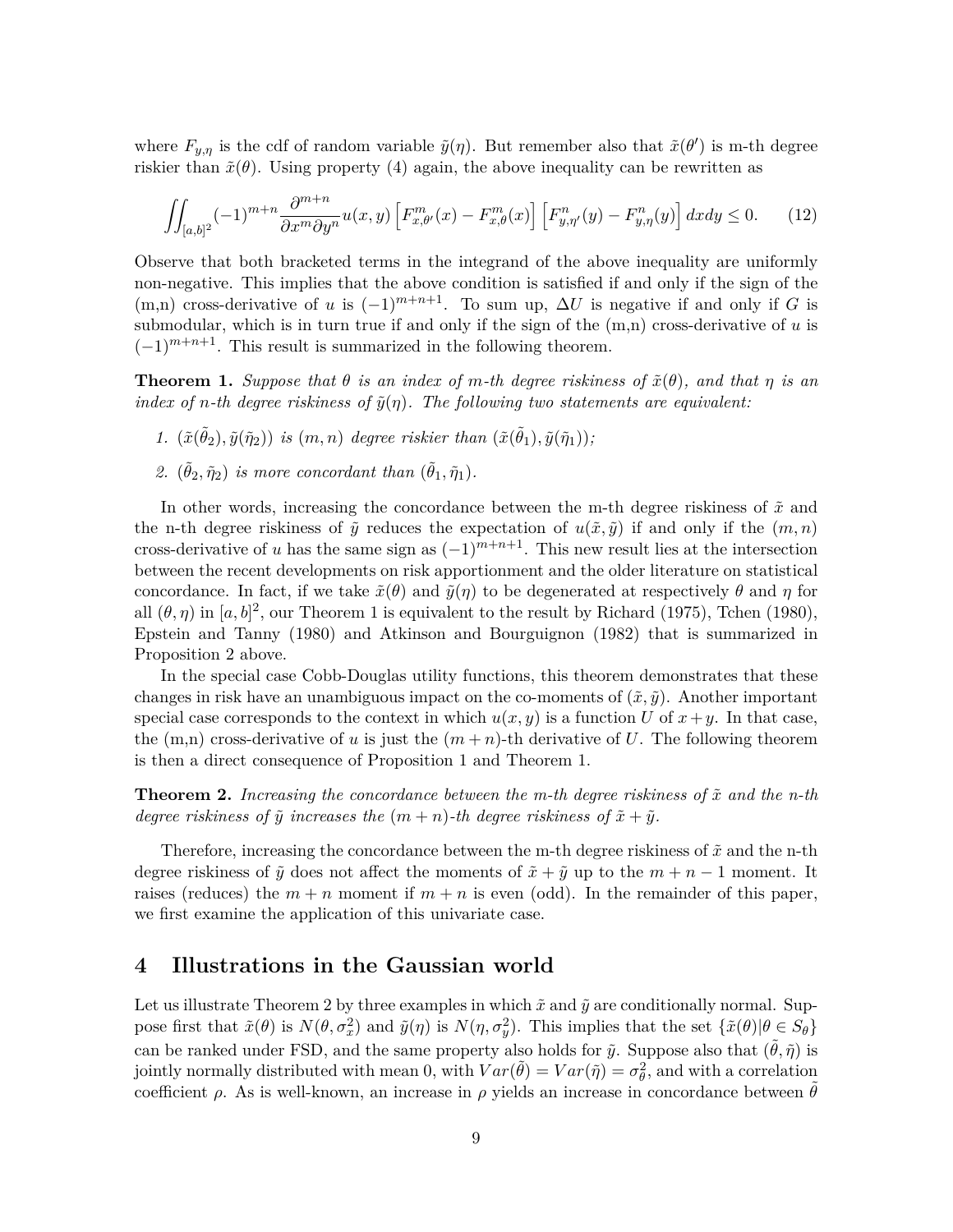

Figure 2: An example of the impact on the distribution of  $\tilde{x} + \tilde{y}$  of an increase in concordance between the first degree riskiness of  $\tilde{x}$  and the second degree riskiness of  $\tilde{y}$ . I assume that  $\tilde{x}(\theta) = -\theta$  with  $\dot{\theta} \sim N(0, 1)$ , whereas  $\tilde{y}(\eta) \sim N(0, \eta)$  with  $\log(\tilde{\eta}) \sim N(0, 1)$ . The right-skewed function is the density of  $\tilde{x} + \tilde{y}$  by assuming  $\eta = \exp(-\theta)$  (negative concordance), whereas the left-skewed density function corresponds to the case with  $\eta = \exp(\theta)$  (positive concordance).

and  $\tilde{\eta}$ . This implies that we are in a context in which Theorem 2 can be applied in the case  $m = n = 1$ : An increase in  $\rho$  implies a second degree risk increase in  $\tilde{x} + \tilde{y}$ . This is indeed the case since  $\tilde{x} + \tilde{y}$  is normally distributed with mean 0 and variance  $\sigma_x^2 + \sigma_y^2 + 2(1+\rho)\sigma_\theta^2$ .

Let us now illustrate the case  $m = 1$  and  $n = 2$ . Suppose that  $\tilde{x}(\theta) = -\theta$  and that  $\tilde{y}(\eta) \sim N(0, \eta)$ . It is clear that an increase in  $\theta$  or  $\eta$  yields respectively a first degree risk increase in  $\tilde{x}(\theta)$  or a second degree risk increase in  $\tilde{y}(\eta)$ . Observe that conditional to  $(\theta, \eta)$ , the distribution of  $\tilde{x} + \tilde{y}$  is  $N(-\theta, \eta)$ . Suppose now that  $\theta$  and log( $\eta$ ) are  $N(0, 1)$ . We consider two structures of correlation between the conditional mean −˜*θ* and the conditional variance  $\tilde{\eta}$  of  $\tilde{x} + \tilde{y}$ . In one case, we have that  $\eta = \exp(\theta)$ , an extreme form of positive concordance. In the other case, we have that  $\eta = \exp(-\theta)$ , an extreme form of negative concordance. I draw in Figure 2 the density functions of  $\tilde{x} + \tilde{y}$  in these two cases. It is obtained numerically since there is no analytical solution to conjugate the conditional distribution  $N(-\theta, \exp(\pm \theta))$ with a normal prior for  $\hat{\theta}$ . This example illustrates the fact that increasing the concordance between the first degree risk of  $\tilde{x}$  and the second degree risk of  $\tilde{y}$  raises the third degree risk of  $\tilde{x} + \tilde{y}$ , i.e., it raises its downside riskiness. In particular, it reduces its skewness. This is considered as undesirable by prudent (downside-risk-averse) individuals (Menezes et al. (1980)). In relation to these results, Tinang (2017) examines an asset pricing model with long run risks and a negative correlation between shocks to the expected growth rate of consumption and shocks to its volatility. If the representative agent is prudent, this helps solving the equity premium puzzle since the increased downside risk of a claim on aggregate consumption makes it less attractive.

Finally, I hereafter describe an example for  $m = n = 2$ . Suppose that  $\tilde{x}(\theta)$  and  $\tilde{y}(\eta)$  are both normally distributed with mean 0 and variance  $\theta$  and  $\eta$ , respectively. These variances are uncertain. Suppose that  $log(\theta)$  and  $log(\tilde{\eta})$  are both  $N(0,1)$ . I examine an extreme version of increasing concordance between the two second degree risk measures  $\theta$  and  $\tilde{\eta}$  of  $\tilde{x}$ and  $\tilde{y}$  respectively. Namely, I assume that the initial relation between the two parameters is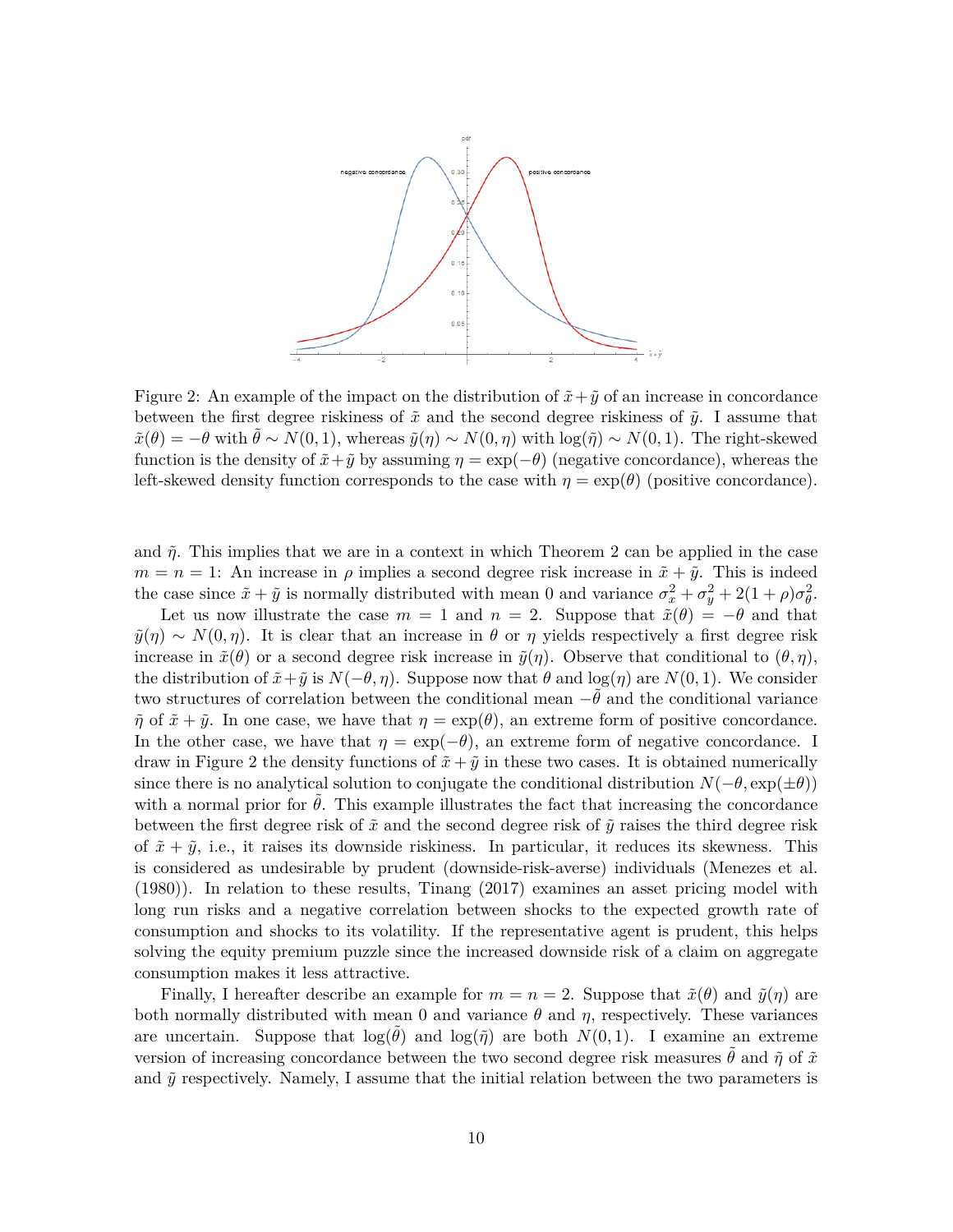

Figure 3: An example of the impact on the distribution of  $\tilde{x} + \tilde{y}$  of an increase in concordance in the second degree riskiness of  $\tilde{x}$  and  $\tilde{y}$ . I assume that  $\tilde{x}(\theta) \sim N(0, \theta)$  with  $\log(\theta) \sim N(0, 1)$ , whereas  $\tilde{y}(\eta) \sim N(0, \eta)$  with  $\log(\tilde{\eta}) \sim N(0, 1)$ . The fat-tailed curve is the density of  $\tilde{x} + \tilde{y}$ by assuming  $\eta = \theta$  (positive concordance), whereas the other density function corresponds to the case with  $\eta = 1/\theta$  (negative concordance).

such that  $\log(\theta) = -\log(\eta)$  (negative concordance), which is then shifted to  $\log(\theta) = \log(\eta)$ (positive concordance). The initial and final unconditional densities for  $\tilde{x} + \tilde{y}$  are drawn in Figure 3, which have been computed numerically in the absence of an analytical solution. They have the same first three moments, but the positive concordance yields a larger kurtosis. In fact, it is a consequence of Theorem 2 that it generates an increase in the fourth degree riskiness of  $\tilde{x} + \tilde{y}$ . This is disliked by all temperant individuals. An example of positive concordance in second degree riskiness can be found in Bansal and Yaron (2004) in which it is assumed that shocks to the variance of the per-period change in log consumption are persistent.<sup>8</sup> This positive concordance in the variance implies a fourth degree risk increase in the two-period change in log consumption. Because temperance is embedded in the model through the assumption of a power utility function, this can explain the equity premium puzzle. This means that a main driving force of the long run risk literature – namely, stochastic volatility – is based on an application of Theorem 2, which requires signing the fourth derivative of the utility function.

<sup>&</sup>lt;sup>8</sup>In this literature on long run risks, it is assumed that the conditional variance is normally distributed, which is incompatible with the definition of the variance. I escape this difficulty in this numerical example by assuming a lognormal distribution for the conditional variance.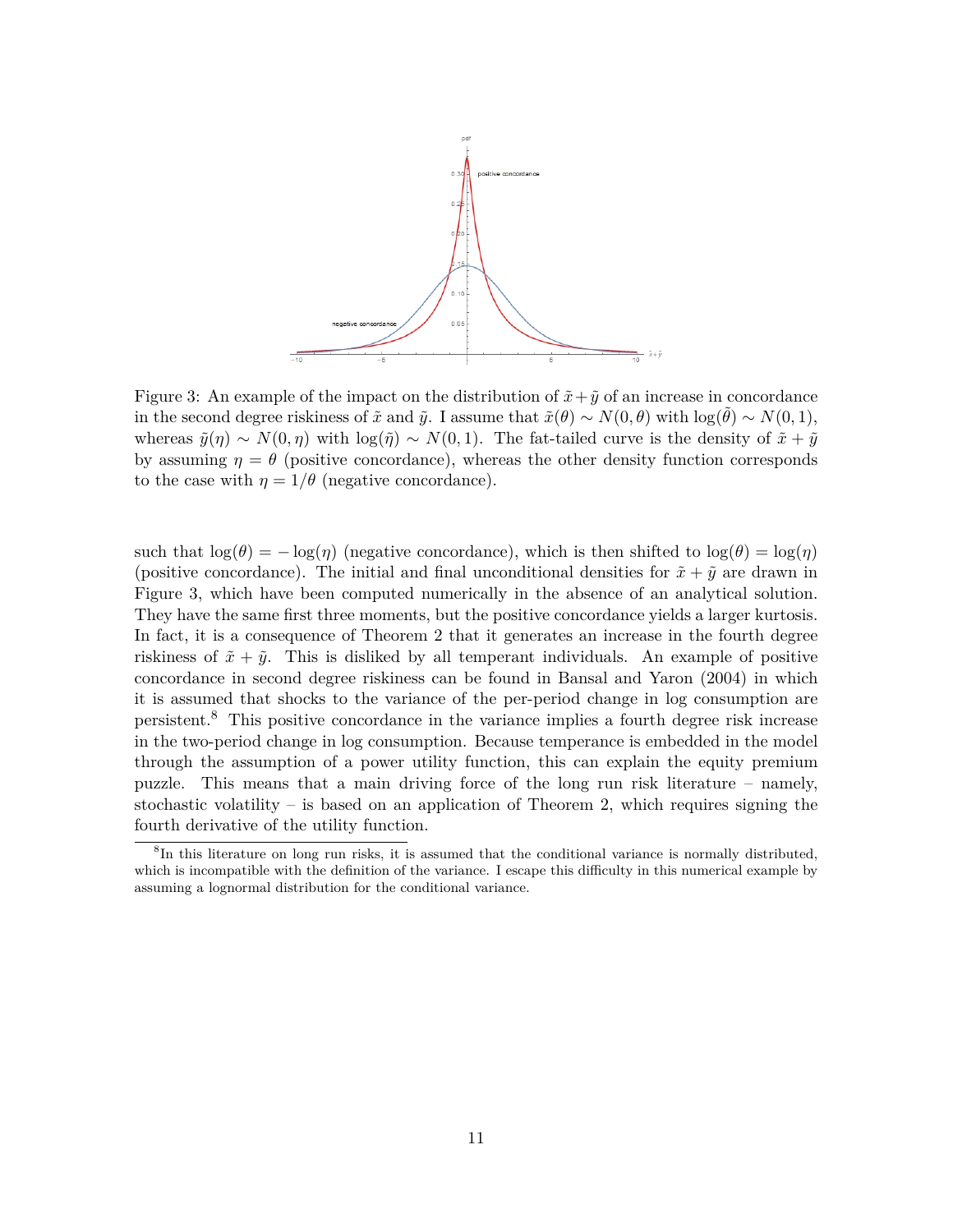## **5 Recursive procedures to build simple m-th degree risk increases**

Consider any pair  $(m, n) \in \mathbb{N}_0^2$  and any quadruple  $(\tilde{x}_m(1), \tilde{x}_m(2), \tilde{y}_n(1), \tilde{y}_n(2))$  of independent random variables. We then define a new pair  $(\tilde{x}_{m+n}(1), \tilde{x}_{m+n}(2))$  as follows:<sup>9</sup>

$$
\tilde{x}_{m+n}(1) = [\tilde{x}_m(1) + \tilde{y}_n(2), \tilde{x}_m(2) + \tilde{y}_n(1)]
$$
\n(13)

$$
\tilde{x}_{m+n}(2) = [\tilde{x}_m(2) + \tilde{y}_n(2), \tilde{x}_m(1) + \tilde{y}_n(1)].
$$
\n(14)

Theorem 2 implies the following result:

$$
\tilde{x}_{m}(2) \succeq_{m} \tilde{x}_{m}(1) \n\tilde{y}_{n}(2) \succeq_{n} \tilde{y}_{n}(1) \quad \Rightarrow \tilde{x}_{m+n}(2) \succeq_{m+n} \tilde{x}_{m+n}(1)
$$
\n(15)

This result by Eeckhoudt et al. (2009) is a special case of this theorem because it is specific to the comparison of perfect positive/negative concordance in the degrees of riskiness, in a context with only two states of nature of equal probabilities, as in the existing literature.<sup>10</sup> Property (15) provides different recursive procedures to construct pairs of random variables that are comparable under the *m*-th degree of riskiness, for any  $m \in \mathbb{N}_0$ , as we show now. Deck and Schlesinger (2014, 2018) bring it to the lab in order to test for the sign of the first few derivatives of the utility function.

#### **5.1 Case** *n* = 1**: Reverse-or-translate procedure**

Consider an initial pair  $(\tilde{x}_1(1), \tilde{x}_1(2))$  and a sequence  $\{(\tilde{y}_1^m(1), \tilde{y}_1^m(2)) | m = 1, 2, ...\}$  such that in all these pairs, the second random variable is riskier than the first in the sense of the first-degree risk order. These ingredients can be used recursively in the above procedure to build a sequence of pairs of random variables  $(\tilde{x}_{m+1}(1), \tilde{x}_{m+1}(2))$  such that:

$$
\tilde{x}_{m+1}(1) = [\tilde{x}_m(1) + \tilde{y}_1^m(2), \tilde{x}_m(2) + \tilde{y}_1^m(1)]
$$
\n(16)

$$
\tilde{x}_{m+1}(2) = [\tilde{x}_m(2) + \tilde{y}_1^m(2), \tilde{x}_m(1) + \tilde{y}_1^m(1)].
$$
\n(17)

Using property (15) recursively, we obtain that, for all integers  $m, \tilde{x}_m(2)$  is riskier than  $\tilde{x}_m(1)$ in the sense of the *m*-th degree risk order. To illustrate, suppose that  $\tilde{x}_1(1)$  and  $\tilde{x}_1(2)$  are degenerated random variables at respectively *w* and  $w - k_0 < w$ . Suppose also that  $\tilde{y}_1^m(1)$ and  $\tilde{y}_1^m(2)$  are equal respectively to 0 and  $-k_m < 0$  with certainty. The first stage of this recursive procedure applied in this case yields<sup>11</sup>

$$
\tilde{x}_2(2) \sim [w - k_0 - k_1, w] \geq 2 \quad [w - k_1, w - k_0] \sim \tilde{x}_2(1).
$$
\n(18)

Obviously, lottery  $\tilde{x}_2(2)$  is a mean-preserving spread of  $\tilde{x}_2(1)$ .

<sup>&</sup>lt;sup>9</sup>In this section, we use notation [a, b] to refer to a lottery with two equally likely outcomes a and b.

<sup>&</sup>lt;sup>10</sup>Chiu et al. (2012) explored the dual case of multiplicative risks with  $n = 1$ .

<sup>&</sup>lt;sup>11</sup>In this section, we use notation [a, b] to refer to a lottery with two equally likely outcomes a and b.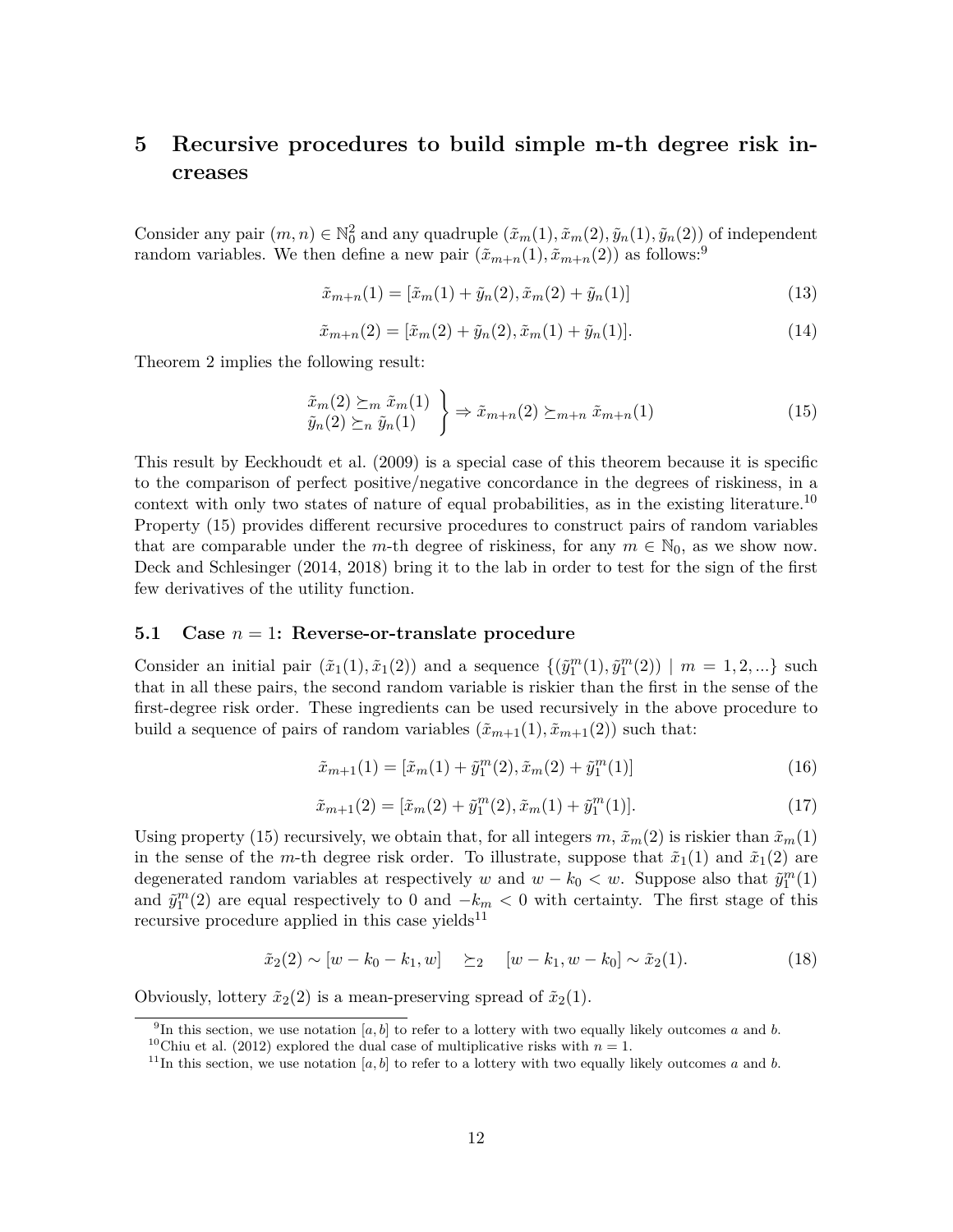We can now move to applying procedure  $(13)-(14)$  to  $m=2$ . Using properties  $(15)$  and (18) yields

 $\tilde{x}_3(2) \sim [\tilde{x}_2(2) - k_3, \tilde{x}_2(1)] \geq \tilde{x}_3 \quad [\tilde{x}_2(1) - k_3, \tilde{x}_2(2)] \sim \tilde{x}_3(1).$ (19)

We can similarly proceed to any higher order by following this recursive procedure. In Table 2, I use this procedure to produce pairs of lotteries that can be ranked by the *m*-th degree risk order, for  $m = 1, 2, 3, 4$ . A graphical representation of the same procedure is proposed in Figure 4, in which the distribution  $\tilde{x}_1(2)$  is obtained from  $\tilde{x}_1(1)$  by a transfer of probability mass  $\varepsilon$  from outcome *w* to outcome  $w - k_0$ .

| outcome          | $w-4k$ | $w-3k$ | $w-2k$ | $w-k$ | w   |
|------------------|--------|--------|--------|-------|-----|
| $\tilde{x}_4(2)$ | 1/8    |        | 3/4    |       |     |
| $\tilde{x}_4(1)$ |        | 1/2    |        | 1/2   |     |
| $\tilde{x}_3(2)$ |        | 1/4    |        | 3/4   |     |
| $\tilde{x}_3(1)$ |        |        | 3/4    |       |     |
| $\tilde{x}_2(2)$ |        |        | 1/2    |       | 1/2 |
| $\tilde{x}_2(1)$ |        |        |        | 1     |     |
| $\tilde{x}_1(2)$ |        |        |        | 1     |     |
| $\tilde{x}_1(1)$ |        |        |        |       |     |

Table 2: Example of *m*-th degree risk increases for  $m \in \{1, 2, 3, 4\}$  using procedure (24)-(25) with  $\tilde{x}_1(1) = w$  with certainty,  $k_0 = k_1 = k_2 = k_3$ . Each row represents the probability distribution of  $\tilde{x}_m(\theta)$ , with the property that  $\tilde{x}_m(2)$  is riskier than  $\tilde{x}_m(1)$  in the sense of the *m*-th degree risk order.



Figure 4: Reverse-or-translate procedure (16)-(17) with  $k_0 = k_1 = k_2 = k_3$ . The probability mass transferred is indicated above each arrowed segment. The change in distribution represented on row *m* is a *m*-th degree risk increase.

Various authors explored special cases of this recursive procedure by assuming that the successive derivatives of the utility function *u* alternate in sign. From Theorem 2, this assumption implies that all *m*-th degree risk increases are "bad", independent of the value of *m*. Procedure (16)-(17) raises the concordance of the "worse" conditional risk in  $\tilde{x}_m$  with the worse conditional risk in  $\tilde{y}_m$ . The  $(m + 1)$ -th degree risk aversion (risk aversion, prudence, temperance, edginess,...) describes a preference for the disaggregation of *m*-th degree harmful changes in risk on  $\tilde{x}$  and the first-degree risk of  $\tilde{y}$ . Notice however that this story of aggregation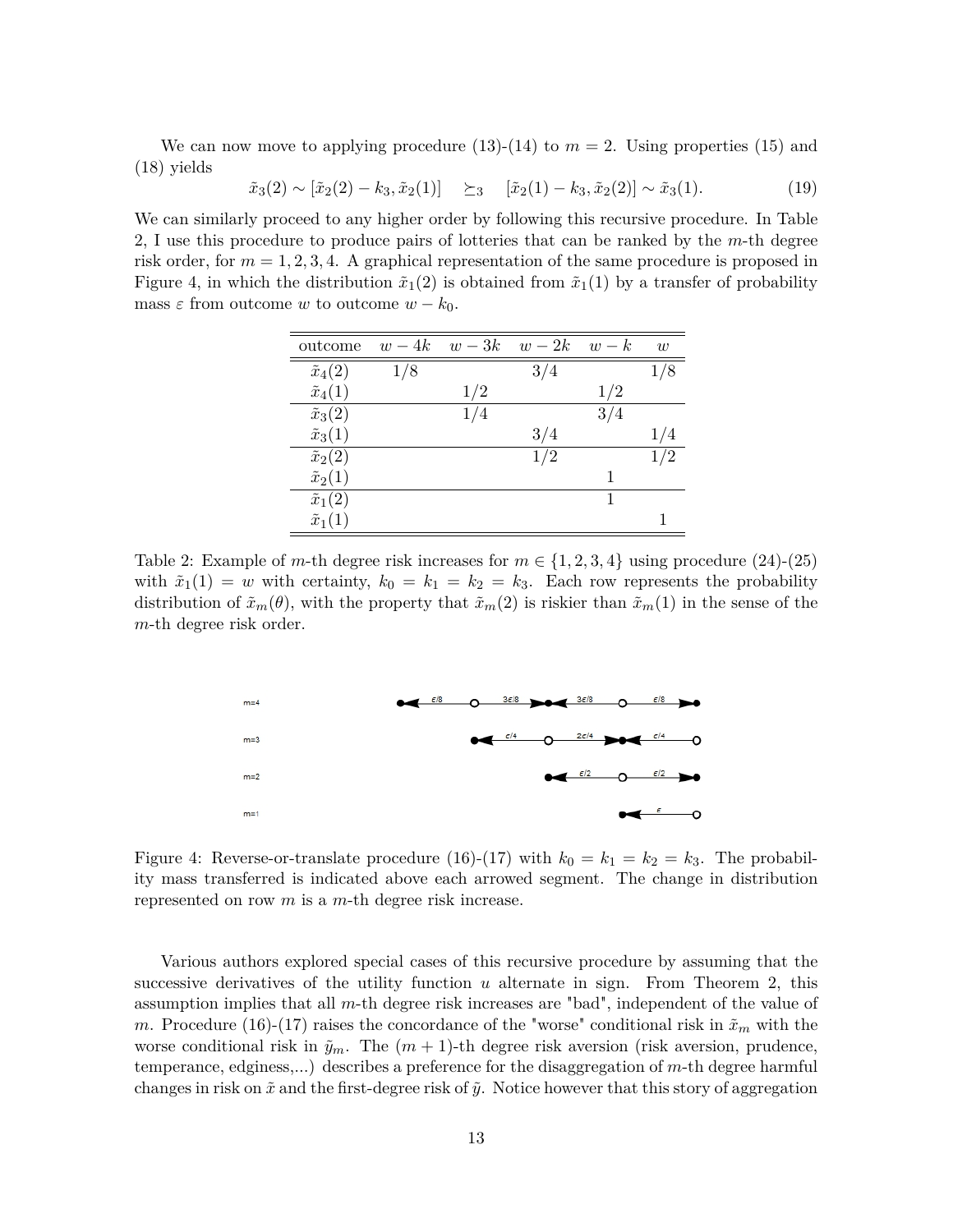of good and bad risks requires conditions stronger than in Theorem 2. Indeed, it requires that all successive derivatives of *u* up to *m* alternate in sign, whereas Theorem 2 just requires knowing the sign of its *m*-th derivative. In fact, the right terminology is that the  $(m+1)$ -th degree risk aversion describes a preference for the disaggregation of *m*-th degree risk increases in  $\tilde{x}$  with first degree risk increases in  $\tilde{y}$ . Whether *m*-degree risk increases are perceived as good or bad is irrelevant for defining the  $(m+1)$ -degree risk aversion. For example, a prudent person  $(u'' > 0)$  will always dislike increasing the concordance between the second degree riskiness of  $\tilde{x}$  and the first degree riskiness of  $\tilde{y}$ , independent of whether this person likes or dislikes first and second degree increases in risk. See Crainich et al. (2013), Ebert (2013) and Ebert et al. (2019) for an in-depth analysis of this point.

There exists an alternative way to analyze the change in risk generated by switching from  $\tilde{x}_{m+1}(1)$  to  $\tilde{x}_{m+1}(2)$  under procedure (16)-(17). By construction, it compounds a *m*-th degree risk reduction from  $\tilde{x}_m(2)$  to  $\tilde{x}_m(1)$  with a perfectly symmetric *m*-th degree risk increase at a lower wealth level by  $k_m$ , thus from  $\tilde{x}_m(1) - k_m$  to  $\tilde{x}_m(2) - k_m$ . In short, it compounds a reversal of *m*-th degree risk increase and its translation at a lower wealth level. This "reverse-or-translate" procedure yields a (*m* + 1)-th degree risk increase. By construction, the impact of such a reverse-or-translate operation on expected utility depends upon the relative intensity of the EU-impact of a given *m*-th degree risk increase applied at different wealth levels. The aversion to these second degree risk increases is the consequence of the decreasing sensitiveness to first-degree risk increases. Chiu (2005) made the same point. This mechanism can be applied recursively. An elementary third-degree risk increase combines an elementary mean-preserving spread at a low wealth level with the symmetric mean-preserving contraction at a larger wealth level. Eeckhoudt et al. (1995), Chiu (2005) and Eeckhoudt and Schlesinger (2006) also made that point.

#### **5.2 Case** *n* = 2**: Reverse-or-spread procedure**

Let us alternatively consider a sequence  $\{(\tilde{y}_2^m(1), \tilde{y}_2^m(2)) \mid m = 1, 2, ...\}$  such that  $\tilde{y}_2^m(2)$  is riskier than  $\tilde{y}_2^m(1)$  in the sense of the second-degree risk order. These pairs are used as inputs in the following iterative procedure:

$$
\tilde{x}_{m+2}(1) = [\tilde{x}_m(1) + \tilde{y}_2^m(2), \tilde{x}_m(2) + \tilde{y}_2^m(1)]
$$
\n(20)

$$
\tilde{x}_{m+2}(2) = [\tilde{x}_m(2) + \tilde{y}_2^m(2), \tilde{x}_m(1) + \tilde{y}_2^m(1)].
$$
\n(21)

If this procedure starts from  $m = 1$  with  $\tilde{x}_1(2) - \tilde{x}_1(1)$  being an elementary first degree risk increase as earlier in this section, one obtains elementary risk increases of odd degrees. For example, suppose that  $\tilde{x}_1(1)$  and  $\tilde{x}_1(2)$  are respectively equal to *w* and *w* − *k*<sub>0</sub> with certainty, and that  $\tilde{y}_2^m(1)$  equals 0 with certainty whereas  $\tilde{y}_2^m(2)$  is a zero-mean risk  $\tilde{\epsilon}_m$ . Then property (15) applied for  $m = 1$  and  $n = 2$  implies the following property:

$$
\tilde{x}_3(2) \sim [w - k_0 + \tilde{\varepsilon}_1, w] \quad \succeq_3 \quad [w + \tilde{\varepsilon}_1, w - k_0] \sim \tilde{x}_3(1). \tag{22}
$$

This is already in Eeckhoudt and Schlesinger (2006), who showed that prudence can be defined as a preference for reducing the concordance between a sure loss and a zero-mean risk.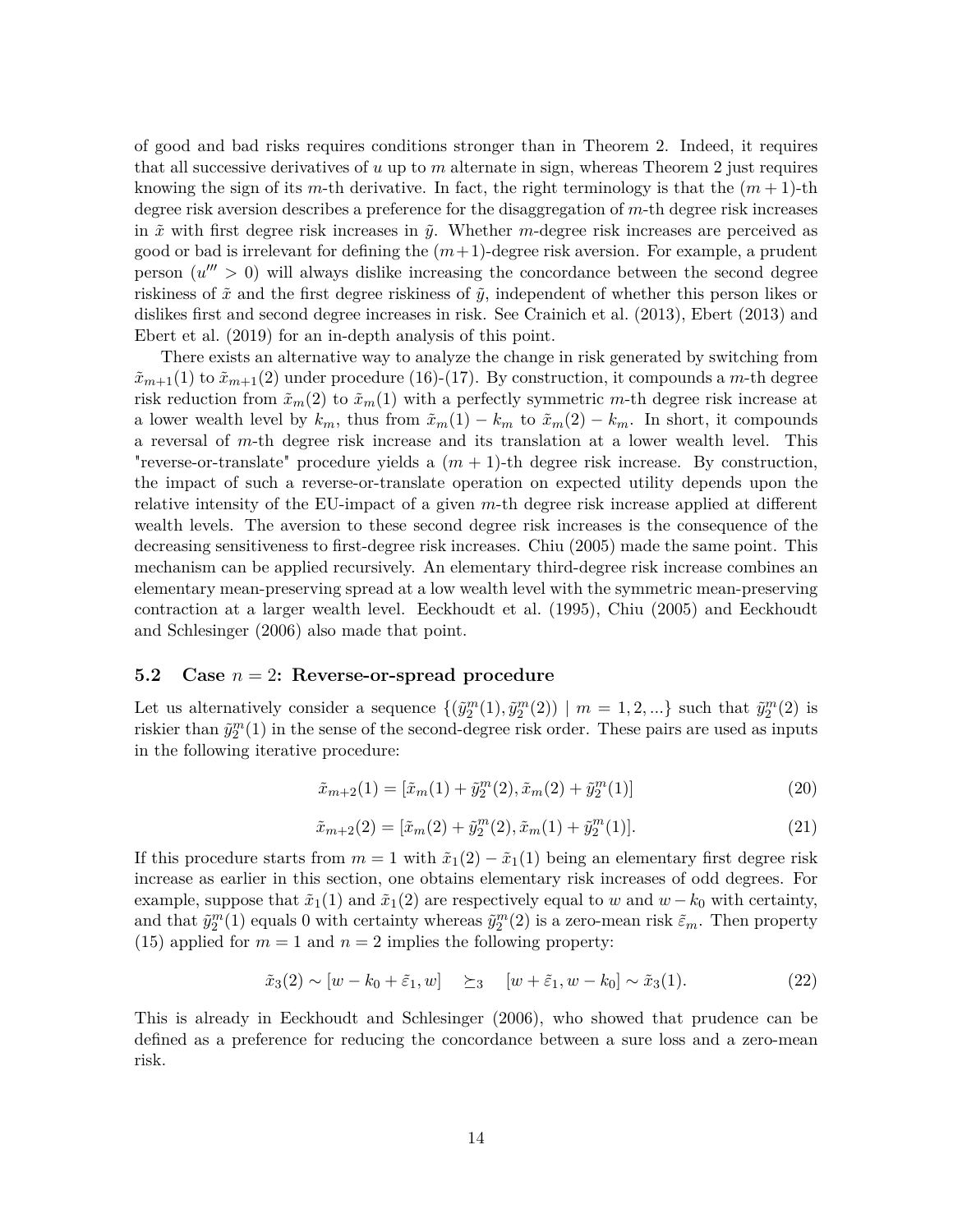If one starts the procedure from  $m = 2$  with  $\tilde{x}_2(1) = w$  with certainty and  $\tilde{x}_2(2) = w + \tilde{\varepsilon}_0$ , one obtains elementary risk increases of even degrees. For example, the first step of the procedure yields the following result:

$$
\tilde{x}_4(2) \sim [w + \tilde{\varepsilon}_0 + \tilde{\varepsilon}_2, w] \quad \succeq_4 \quad [w + \tilde{\varepsilon}_0, w + \tilde{\varepsilon}_2] \sim \tilde{x}_4(1). \tag{23}
$$

This is also in Eeckhoudt and Schlesinger (2006) who showed that temperance  $(u'''' < 0)$ is a preference for reducing the concordance between two zero-mean risks. This recursive procedure generalizes their method to any risk order. Under this alternative procedure, the (*m*+2)-th degree risk increase is obtained from the *m*-th degree risk increase by compounding two changes in distribution: With probability 1/2, this *m*-th degree risk increase is reversed. And with probability 1/2, this *m*-th degree risk increase is either shifted to the right or to the left by  $k_m$  with equal probabilities. This is why I refer to this recursive method as the "reverse-or-spread" procedure. Table 1 presented in the introduction illustrates this procedure in the even case.

These two iterative procedures are related to Gollier (2019) in which I define variance stochastic orders. In that paper, I suppose that one is unsure about the number  $\tilde{v}$  of i.i.d. risks  $\tilde{\varepsilon}_m$  in final wealth  $w + \sum_{m=1}^{\tilde{v}} \tilde{\varepsilon}_m$ , with  $E\tilde{\varepsilon}_m = 0$  and  $Var(\tilde{\varepsilon}_m) = 1$ . This means that the variance of final wealth is uncertain. I showed in that paper that if this variance  $\tilde{v}$  undergoes a *n*-th degree risk increase, then final wealth becomes riskier in the sense of the 2*n*-th risk order. A special case of this result is presented in property (23) for *n* = 2. In Gollier (2019), I also examine the case in which *w* is random. I show that an increase in concordance between  $\tilde{w}$  and the *n*-th degree riskiness of  $\tilde{v}$  reduces (resp. increases) the riskiness of final wealth in the sense of the  $(2n + 1)$ -th degree risk order if *n* is a even (resp. odd) number. For example (case  $n = 1$ ), reducing the concordance between the conditional mean and the conditional variance raises the third degree riskiness.<sup>12</sup> In particular, it reduces the skewness of final wealth. An illustration of this result is presented in equation (22).

# **6 Recursive procedures to build simple** (*m, n*) **degree risk increases**

It is now easy to generalize this recursive procedure to bivariate stochastic dominance (and by extension, to multivariate stochastic dominance). In order to construct an elementary (*m, n*) degree risk increase, we compound with increasing concordance an elementary *m*-th degree risk increase in  $\tilde{x}$  and an elementary *n*-th degree risk increase in  $\tilde{y}$ . More precisely, suppose that  $\tilde{x}_m(2)$  is *m*-th degree riskier than  $\tilde{x}_m(1)$ , and that  $\tilde{y}_n(2)$  is *n*-th degree riskier than  $\tilde{y}_n(1)$ . Then, consider the following two pairs of random variables:

$$
(\tilde{X}_m(1), \tilde{Y}_n(1)) = \begin{cases} (\tilde{x}_m(2), \tilde{y}_n(1)) & \text{with prob. } 1/2; \\ (\tilde{x}_m(1), \tilde{y}_n(2)) & \text{with prob. } 1/2, \end{cases}
$$
(24)

<sup>&</sup>lt;sup>12</sup>Notice that a first-degree risk increase in  $\tilde{v}$  corresponds to a lower  $v$  in the degenerate case. Thus, in the degenerate case examined here, an reduction in the concordance between  $\tilde{w}$  and  $\tilde{v}$  implies an increase in the concordance between  $\tilde{w}$  and the first degree riskiness of  $\tilde{v}$ .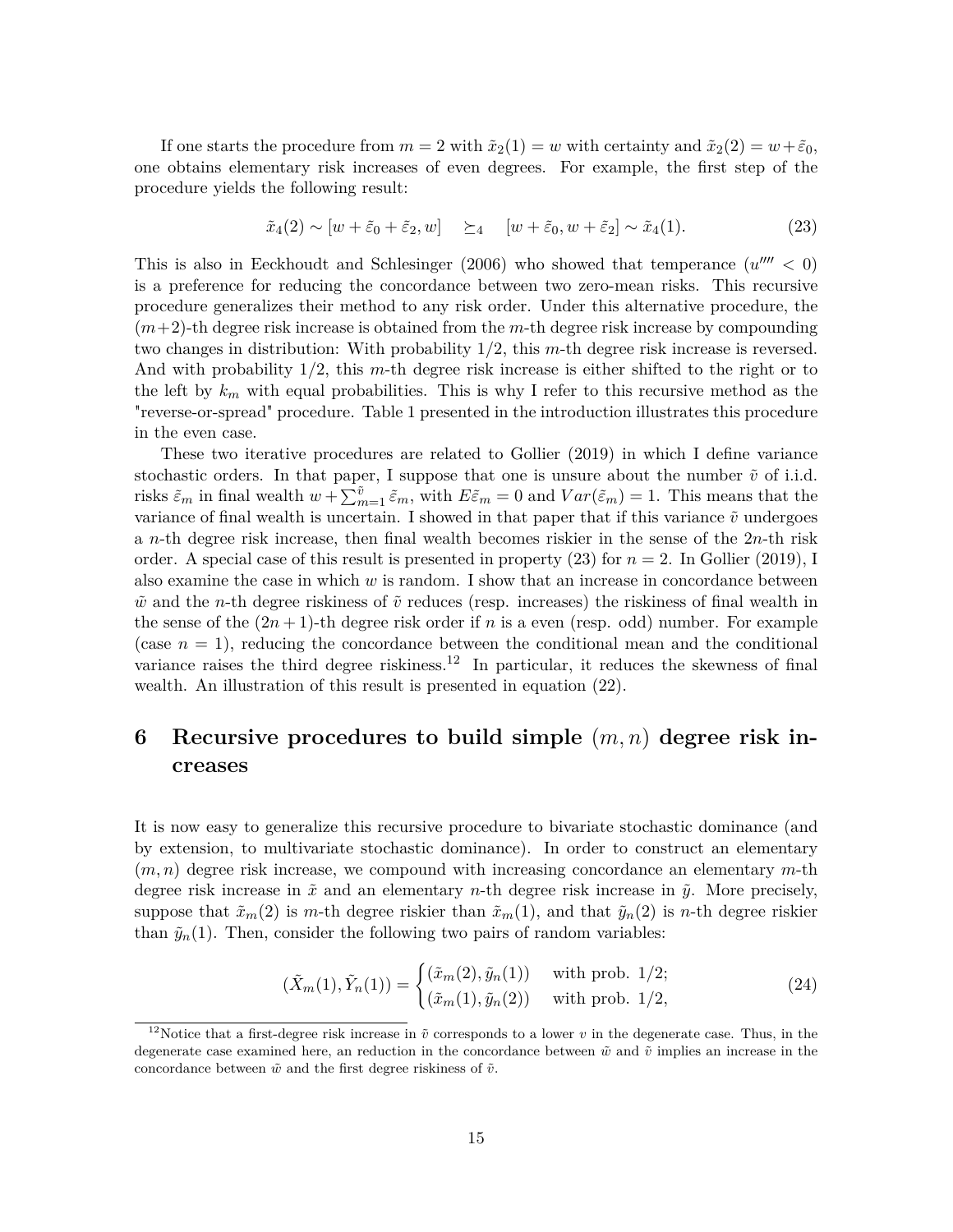and

$$
(\tilde{X}_m(2), \tilde{Y}_n(2)) = \begin{cases} (\tilde{x}_m(1), \tilde{y}_n(1)) & \text{with prob. } 1/2; \\ (\tilde{x}_m(2), \tilde{y}_n(2)) & \text{with prob. } 1/2. \end{cases}
$$
 (25)

By construction, shifting from  $(\tilde{X}_m(1), \tilde{Y}_n(1))$  to  $(\tilde{X}_m(2), \tilde{Y}_n(2))$  raises the concordance between the m-th degree riskiness of  $\tilde{X}$  and the n-th degree riskiness of  $\tilde{Y}$ . We can thus conclude from Theorem 1 that  $(\tilde{X}_m(2), \tilde{Y}_n(2))$  is  $(m, n)$  degree riskier than  $(\tilde{X}_m(1), \tilde{Y}_n(1))$ .

This procedure is illustrated in Figure 5 for  $(m, n) \in \{0, 1, 2, 3\}^2$ . Consider for example the case  $n = 1$ , where  $\tilde{y}_1(2)$  is obtained from  $\tilde{y}_1(1)$  by shifting some probability mass from outcome *y* to outcome  $y - k < y$ . In that case, the elementary  $(m, 1)$  degree risk increase described by rules (24)-(25) combines two equally likely transformations: A reversal of the *m*-th degree risk increase of  $\tilde{x}$  conditional to  $\tilde{y} = y$ , and a downward translation of this *m*-th degree risk increase by k. Consider alternatively the case  $n = 2$  in which  $\tilde{y}_2(2)$  is obtained from  $\tilde{y}_2(1)$  by transferring some probability mass from outcome *y* to be split equally and transferred at  $y - k$  and  $y + k$ . In that case, the elementary  $(m, 2)$  degree risk increase combine two equally likely transformations: A reversal of the  $m$ -th degree risk increase of  $\tilde{x}$ conditional to  $\tilde{y} = y$ , and a mean-preserving spread of the original *m*-th increase in risk of  $\tilde{x}$ at  $y - k$  and  $y + k$ , respectively.

The special case of (2*,* 2) degree risk increase is particularly interesting. As shown in Figure 5, it is obtained by shifting the same probability masses from the middle of each side of a square, half of them going to the center of the square, and the remaining half going to its corners. As for the "first degree" concordance of Tchen (1980) corresponding to cell  $(1,1)$ , the marginal distributions of  $\tilde{x}$  and  $\tilde{y}$  are unaffected by this change in the joint distribution. It generates a mean-preserving spread in the probability-weighted index of second degree riskiness (from 0-2-0 to 1-0-1) in both dimensions. The aversion towards such "second degree" concordance corresponds to the condition that the (2*,* 2) cross derivative of *u* is negative. An example of third degree concordance is described in the upper right cell of Figure 5.

Rule (24)-(25) is not fully recursive since it jumps from the *m*-th and *n*-th degree risk increases of  $\tilde{x}$  and  $\tilde{y}$  directly to the  $(m, n)$  degree risk increase of  $(\tilde{x}, \tilde{y})$ . It would be useful to obtain a  $(m, n+1)$  or  $(m+1, n)$  degree risk increase directly from a  $(m, n)$  degree risk increase. Suppose that  $Z(2) = (\tilde{x}_m(2), \tilde{y}_n(2))$  is  $(m, n)$  degree riskier than  $Z(1) = (\tilde{x}_m(1), \tilde{y}_n(1))$ . From this pair of bivariate risk contexts and a positive scalar *h*, let us define a new pair  $(Z<sup>h</sup>(1), Z<sup>h</sup>(2))$  by using the following "horizontal reverse-or-translate" procedure:

$$
Z^{h}(1) = \begin{cases} (\tilde{x}_{m}(2), \tilde{y}_{n}(2)) & \text{with prob. } 1/2; \\ (\tilde{x}_{m}(1) - h, \tilde{y}_{n}(1)) & \text{with prob. } 1/2. \end{cases}
$$
(26)

and

$$
Z^{h}(2) = \begin{cases} (\tilde{x}_{m}(1), \tilde{y}_{n}(1)) & \text{with prob. } 1/2; \\ (\tilde{x}_{m}(2) - h, \tilde{y}_{n}(2)) & \text{with prob. } 1/2. \end{cases}
$$
(27)

 $Z<sup>h</sup>(2)$  is obtained from  $Z<sup>h</sup>(1)$  by compounding two equally likely changes in risk based on the initial  $(m, n)$  degree risk increase from  $Z(1)$  to  $Z(2)$ : Its reversal, and its leftward translation by *h*. To determine the attitude towards this horizontal reverse-or-translate change in risk, suppose that one is initially confronted to two equally likely states of nature, one yielding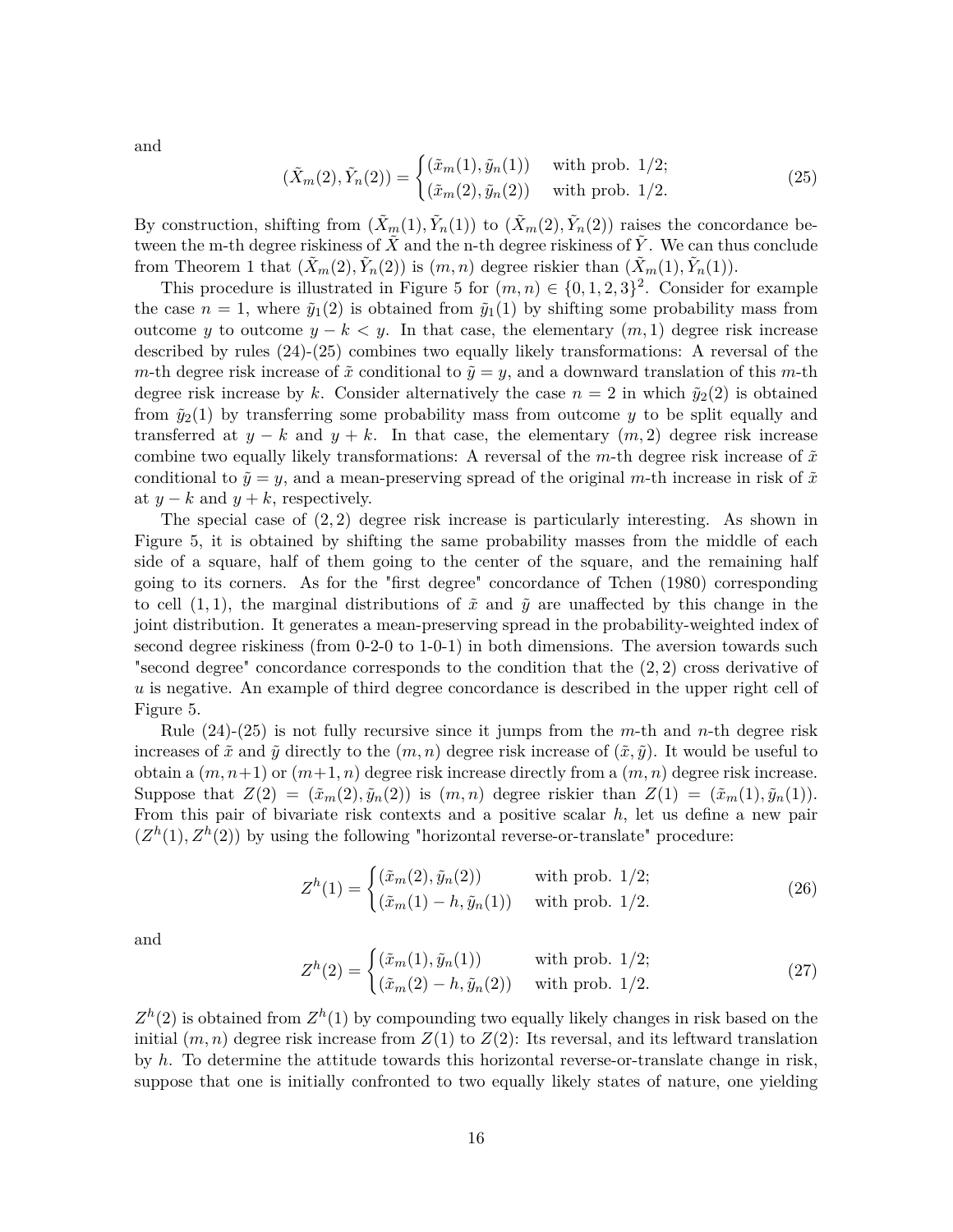

Figure 5: A method to construct bivariate  $(m, n)$  degree risk increases,  $(m, n)$  in  $\{0, 1, 2, 3\}^2$ . Each rectangle represents a specific elementary  $(m, n)$  degree risk increase. In each of these rectangle, circles and disks are located where probability masses are respectively taken away and transferred, whereas their surfaces are proportional to these probability masses. These elementary bivariate risk increases are obtained by combining univariate *m* and *n* degree risk increases described in the lower row and left column.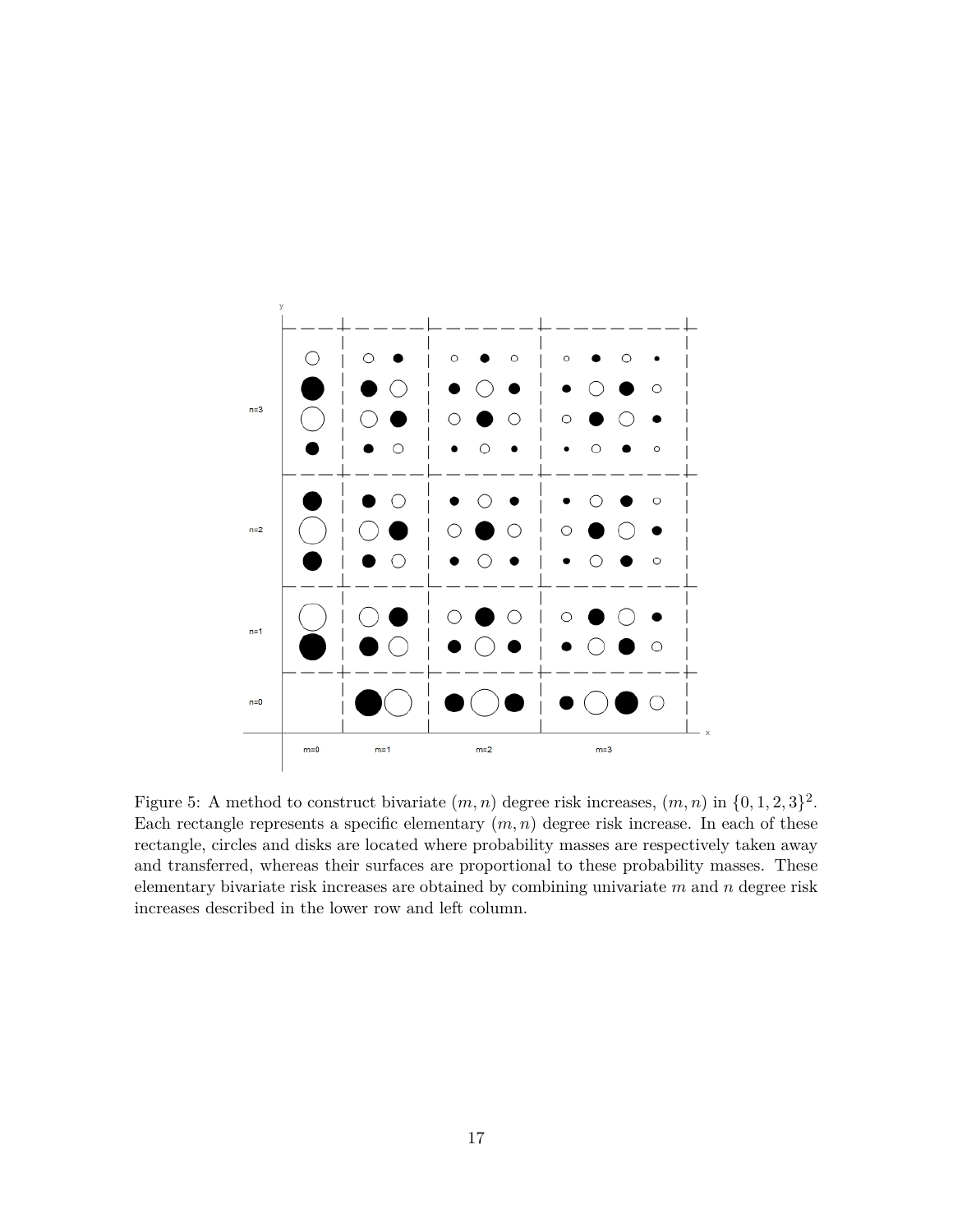*Z*(1), and the other yielding the (*m, n*) degree riskier *Z*(2). Suppose now that one must bear a sure reduction of *x* by *h* in one of these two states. Does one prefer to bear this loss in the low risk state 1, or in the riskier state 2? It is easy to show that the new change in risk belongs to the class of  $(m + 1, n)$  degree risk increases and should therefore be disliked by any individual whose utility function has a sign of its  $(m+1, n)$  derivative equaling  $(-1)^{m+n}$ . In Figure 5, any cell describing a  $(m+1, n)$  degree risk increase can be obtained from the cell to its left by compounding its reversal and its leftward translation by *h*. The symmetric vertical reverse-or-translate procedure yields the symmetric property in the *y* dimension. It is also easy to extend this analysis by substituting the sure loss by a zero-mean risk, in *x* or in *y*. These horizontal or vertical reverse-or-spread procedures generate jumps from one cell in Figure 5 to two cells to the right, or to two cells to the top.

Theorem 1 is linked to a growing literature on the apportionment of bi-dimensional risks with bivariate utility. Eeckhoudt et al. (2007) have examined the bi-dimensional version of compounding sure losses and zero-mean risks discussed in Eeckhoudt and Schlesinger (2006). It is linked to what is presented here in the context of two equally likely states with perfect positive/negative concordance. Tsetlin and Winkler (2009) improved this approach by offering a full-fledged recursive methodology corresponding to the reverse-and-translate procedure (26)-(27), and by expanding it to more than two dimensions. They also pushed the argument to infinity to show that the systematic preference for compounding "good" with "bad" requires the multivariate utility function to be a mixture of exponential functions of weighted sums of the attributes. In this paper, I remove the unnecessary jargon of "good" and "bad" to replace it by "less risky" or "more risky" in the sense of some specific risk order, a move that allows me to focus on a specific cross-derivative of the utility function rather than on all cross-derivatives up to a specific integer. My Theorem 1 also expands the recursive methodology in other directions, such as more than two states for  $(\tilde{\theta}, \tilde{\eta})$ , marginal increases in concordance, marginal first-degree shifts in the distribution of  $\tilde{y}$ , or higher risk orders for the change in  $\tilde{y}$ .

Moyes (2012) examined some low degree bivariate risk increases such as the (1*,* 2) order in the context of the distribution of wealth and health. Denuit and Eeckhoudt (2010) had the idea to use the concept of increasing concordance to express the concept of apportioning losses. They also used a bi-dimensional version of the precedence relationship introduced by Chiu (2005) to build what I call the reverse-or-translate procedure  $(26)-(27)$ . Because they combine the reversal and the translation whereas I compound them with equal probabilities, these two procedures do not generate the same elementary bi-dimensional risk increases. Compared to this work, as to all other existing papers in the literature, my results explore the crucial idea of *increasing the concordance in the degrees of riskiness* of the two risks. My work also clarifies the recursive nature of the Denuit-Eeckhoudt methodology, and it shows how it can be used with higher-order transformation such as the reverse-or spread procedure.

### **7 Conclusion**

The objective of this paper is to combine the two independent ideas of statistical concordance (Epstein and Tanny (1980)) and m-th degree riskiness (Ekern (1980)) to produce a general theory of the aversion to increasing the concordance in different degree risks. When an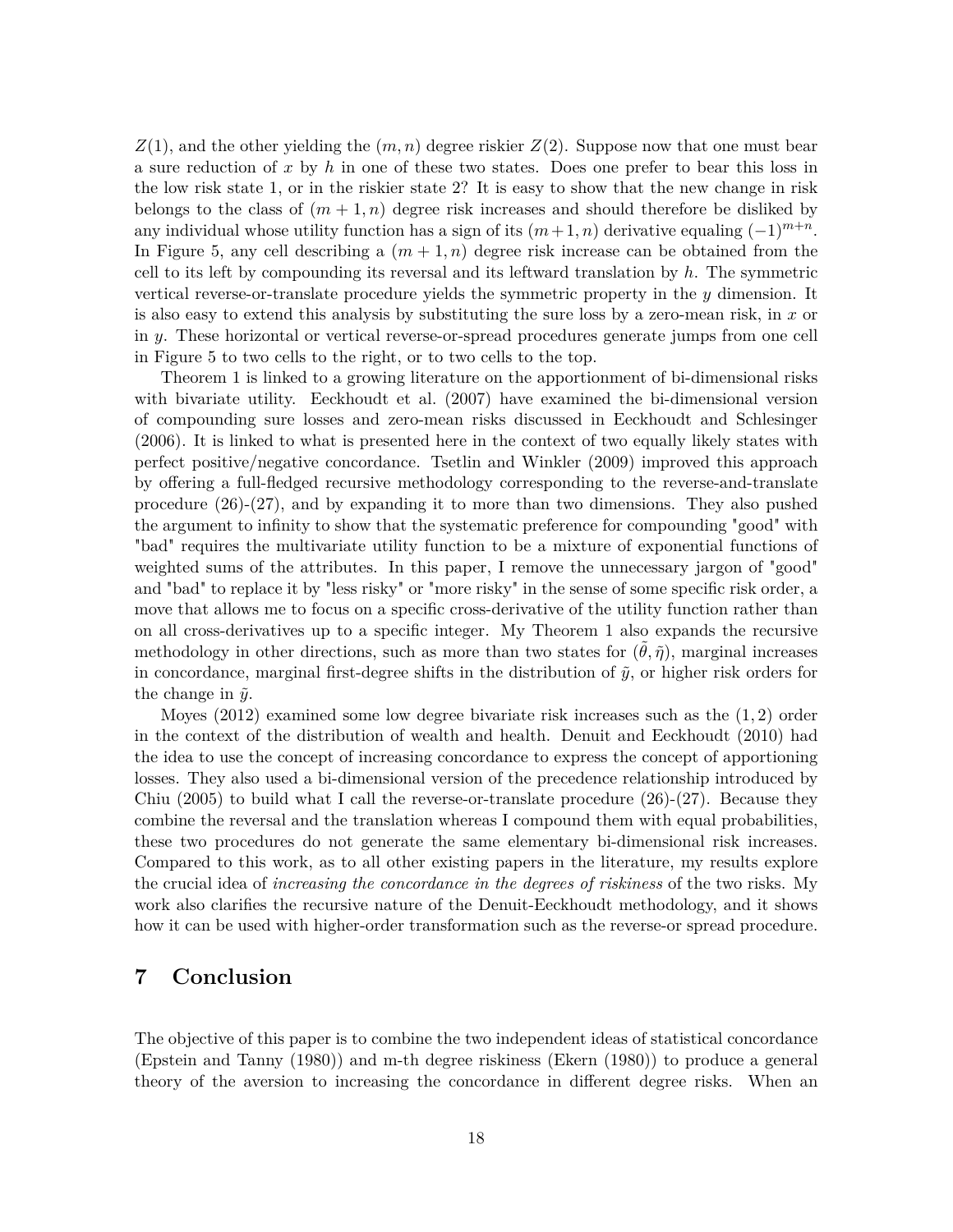individual bears two additive risks, she dislikes any increase in the statistical concordance of the two outcomes. This is due to risk aversion. More generally, I showed that risk aversion implies that any increase in concordance in the first degree riskiness of the two risks is always disliked. But suppose alternatively that the expected value of one risk is statistically related to the variance of the other risk. Then, increasing the concordance between the expectation of the first risk and the variance of the other risk tends to reduce the skewness of their sum. More generally, I showed that increasing the concordance of the first degree riskiness of the first risk and the second degree riskiness of the second risk raises the third degree riskiness of their sum, which is disliked by prudent individuals. And increasing the concordance between the m-th degree riskiness of the first risk and the n-th degree riskiness of the second risk raises the (m+n)-th degree riskiness of their sum.

Over the last two decades, some complex stochastic relationships among various macroeconomic variables emerged as a key ingredient to solve the classical puzzles that exist in asset pricing theory. For example, in the literature about long run risks, serial correlations to the trend of growth and to its volatility tend to distort high-order moments of the distribution of future consumption. This paper provides a new decision-theoretic framework to discuss the relations that prevail between sophisticated probabilistic concordances among different random variables, the riskiness of their functional combination, and their impact on preferences.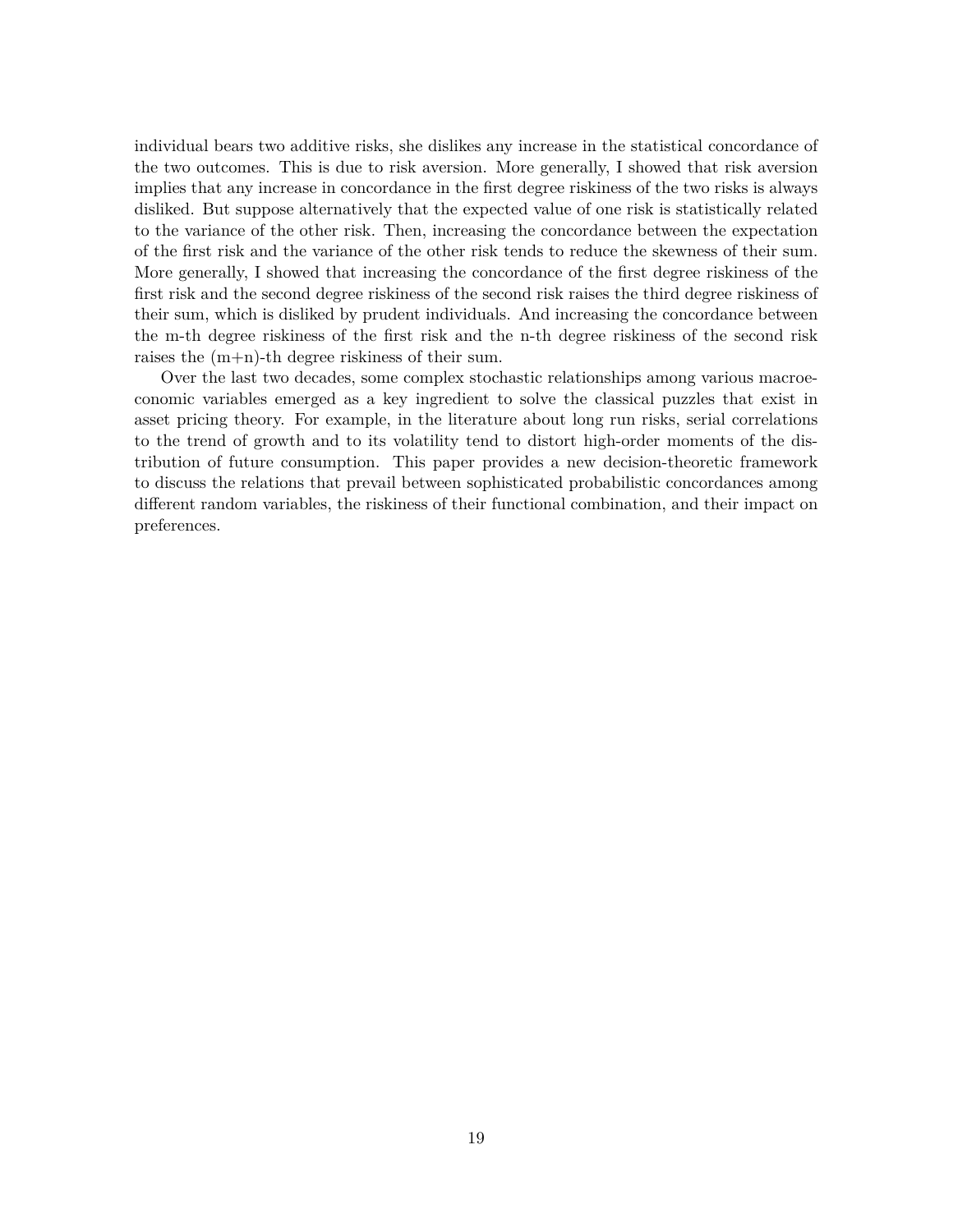### **References**

- Atkinson, A. and F. Bourguignon (1982): "The comparison of multi-dimensioned distributions of economic status," *Review of Economic Studies*, 49, 183–201.
- Bansal, R. and A. Yaron (2004): "Risks For the Long Run: A Potential Resolution of Asset Pricing Puzzles," *Journal of Finance*, 59, 1481–1509.
- Chiu, H. (2005): "Skewness preference, risk aversion, and the precedence relations on stochastic changes," *Management Science*, 51, 1816–1828.
- CHIU, H., L. EECKHOUDT, AND B. REY  $(2012)$ : "On relative and partial risk attitudes: Theory an iImplications," *Economic Theory*, 50, 151–167.
- CRAINICH, D., L. EECKHOUDT, AND A. TRANNOY (2013): "Even (Mixed) Risk Lovers are Prudent," *American Economic Review*, 103, 1529–1535.
- de Finetti, B. (1952): "Sulla preferibilitá," *Giornale degli Economisti e Annali di Economia*, 11, 685–709.
- Deck, C. and H. Schlesinger (2014): "Consistency of Higher Order Risk Preferences," *Econometrica*, 82, 1913–1943.
- ——— (2018): "On the robustness of higher order risk preferences," *Journal of Risk and Insurance*, 85, 313–333.
- DENUIT, M. AND L. EECKHOUDT (2010): "Bivariate stochastic dominance and substitute risk (in-)dependent utility," *Decision Analysis*, 7, 302–312.
- DENUIT, M., L. EECKHOUDT, AND O. JOKUNG  $(2013)$ : "Non-differentiable transformations preserving stochastic dominance," *Journal of the Operational Research Society*, 64, 1441– 1446.
- DENUIT, M., L. EECKHOUDT, AND M. MENEGATTI (2011): "Correlated risks, bivariate utility and optimal choices," *Economic Theory*, 46, 39–54.
- Ebert, S. (2013): "Even (mixed) risk lovers are prudent: Comment," *American Economic Review*, 103, 1536–1537.
- EBERT, S., D. NOCETTI, AND H. SCHLESINGER (2019): "Greater mutual aggravation," *Management Science*, forthcoming.
- EECKHOUDT, L., C. GOLLIER, AND T. SCHNEIDER (1995): "Risk aversion, prudence and temperance: A unified approach," *Economic Letters*, 48, 331–336.
- EECKHOUDT, L., B. REY, AND H. SCHLESINGER (2007): "A good sign for multivariate risk taking," *Management Science*, 53, 117–124.
- Eeckhoudt, L. and H. Schlesinger (2006): "Putting risk in its proper place," *American Economic Review*, 96, 280–289.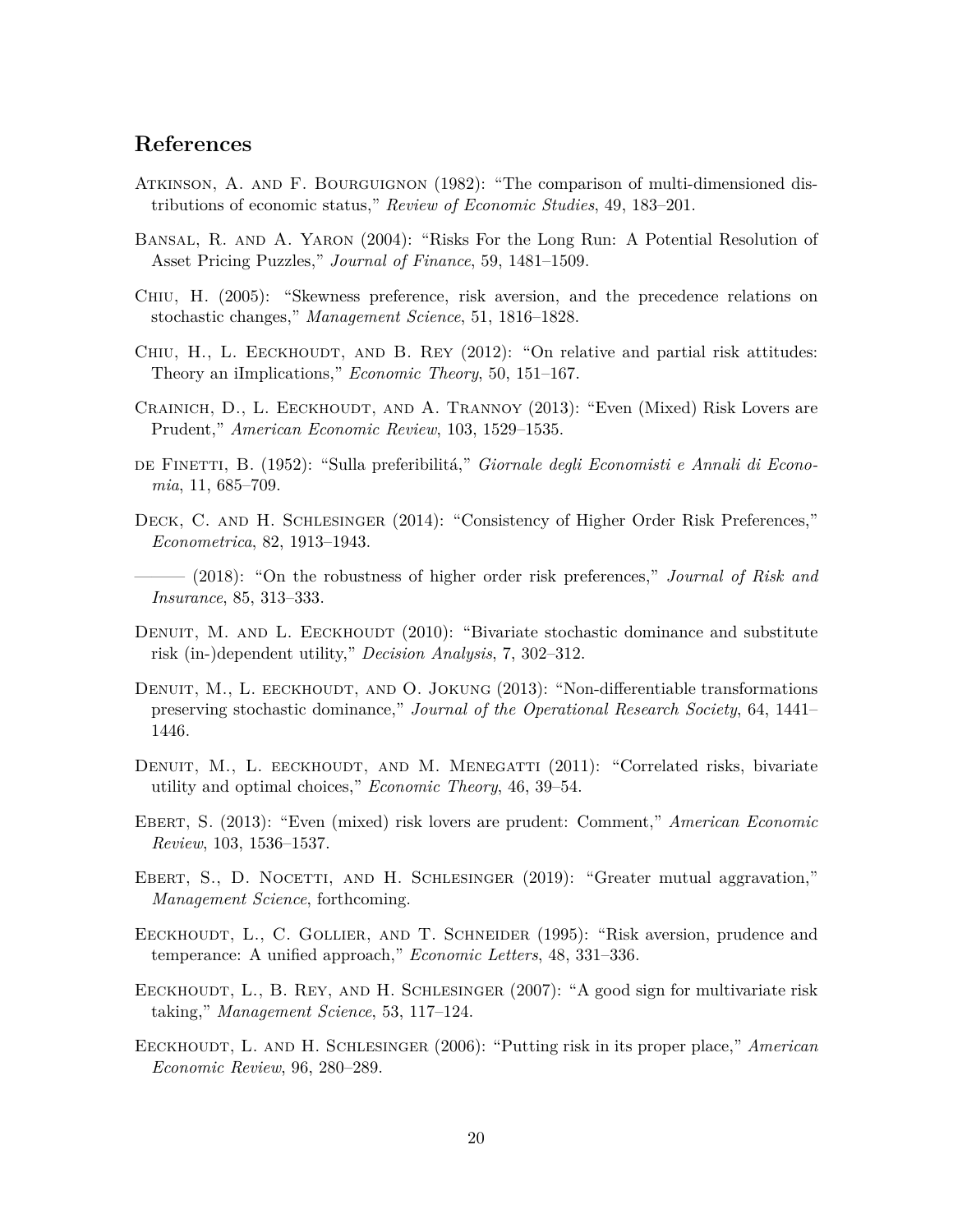- EECKHOUDT, L., H. SCHLESINGER, AND I. TSETLIN (2009): "Apportioning of risks via stochastic dominance," *Journal of Economic Theory*, 144, 994–1003.
- Ekern, S. (1980): "Increasing Nth degree risk," *Economic Letters*, 6, 329–333.
- Epstein, L. and S. Tanny (1980): "Increasing generalized correlation: A definition and some economic consequences," *Canadian Journal of Economics*, 13, 16–34.
- Gollier, C. (2018): "Stochastic volatility implies fourth-degree risk dominance: Applications to asset pricing," *Journal of Economic Dynamics and Control*, 95, 155–171.
- ——— (2019): "Variance stochastic orders," *Journal of Mathematical Economics*, 80, 1–8.
- Hadar, J. and W. Russell (1969): "Rules for ordering uncertain prospects," *American Economic Review*, 59, 25–34.
- HANOCH, G. AND H. LEVY (1969): "Efficient analysis of choices involving risk," *Review of Economic Studies*, 36, 335–346.
- Jokung, O. (2013): "Monotonicity of asset price toward higher changes in risk," *Economic Letters*, 118, 195–198.
- JOUINI, E., C. NAPP, AND D. NOCETTI (2013): "Economic consequences of Nth-degree risk changes and Nth-degree risk attitudes," *Journal of Risk and Uncertainty*, 47, 199–224.
- Liu, L. (2014): "Precautionary saving in the large: Nth degree deteriorations in future income," *Journal of Mathematical Economics*, 52, 169–172.
- Menezes, C., C. Geiss, and J. Tressler (1980): "Increasing downside risk," *American Economic Review*, 70, 921–932.
- Meyer, M. and B. Strulovici (2013): "The supermodular stochastic order," Discussion Papers Series Northwestern University.
- Moyes, P. (2012): "Comparisons of heterogeneous distributions and dominance criteria," *Journal of Economic Theory*, 147, 1351–1383.
- NOCETTI, D. (2016): "Robust comparative statics of risk changes," *Management Science*, 62, 1381–1392.
- Richard, S. (1975): "Multivariate risk aversion, utility indepnedence and separable utility functions," *Management Science*, 22, 12–21.
- ROTHSCHILD, M. AND J. STIGLITZ (1970): "Increasing Risk I: A definition," *Journal of Economic Theory*, 2, 225–243.
- Tchen, A. (1980): "Inequalities for distributions with given marginals," *Annals of Probability*, 8, 814–827.
- Tinang, J. (2017): "Macro Uncertainty and the Term Structure of Risk Premium," TSE working paper.